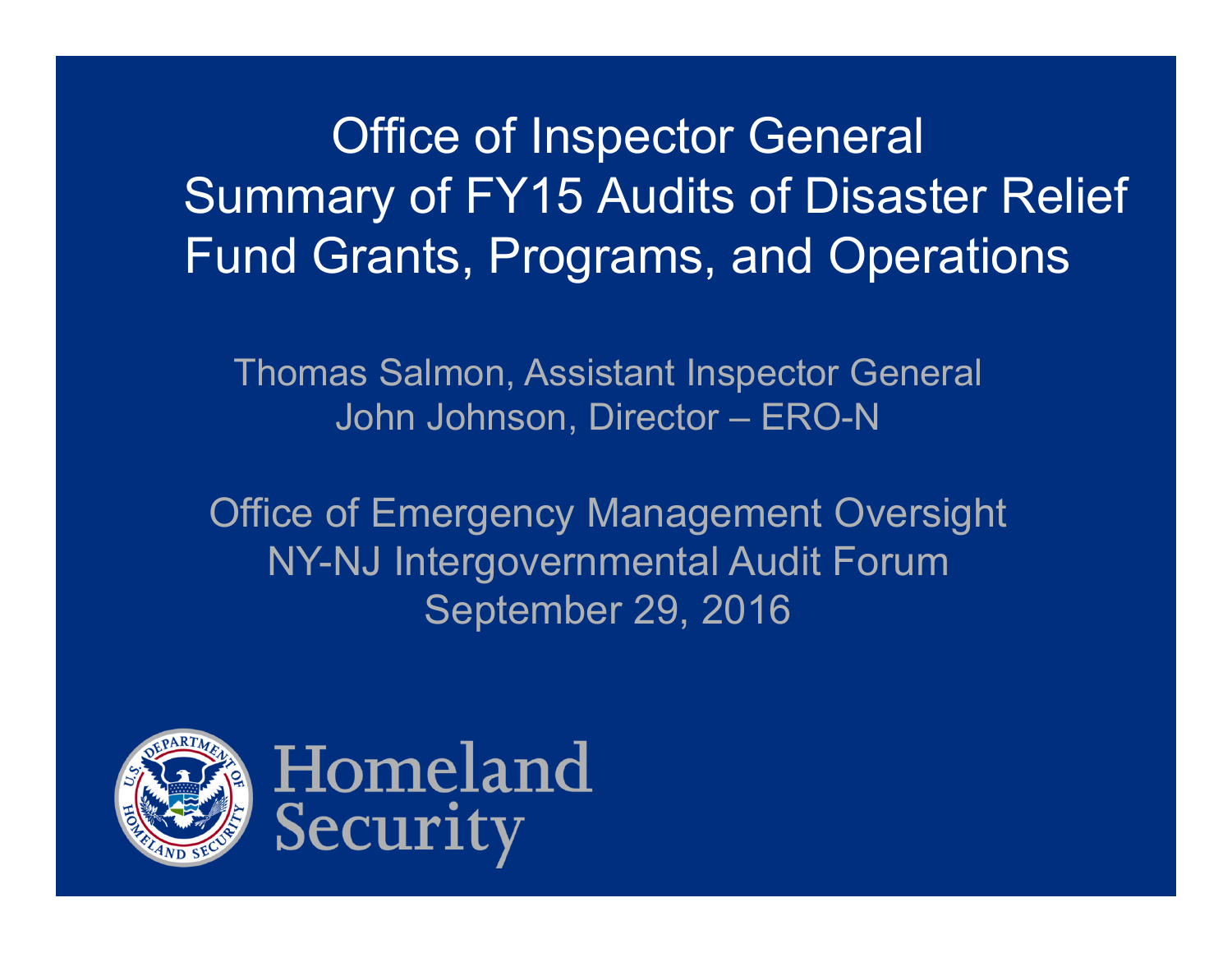#### **Overview**

- $\blacksquare$ DHS OIG
- $\blacksquare$ EMO Reorganization and Mission
- Ξ Life Cycle Audit Approach
- $\blacksquare$ **Fiscal Year 2015 Production/Results**
- $\blacksquare$ Potential Monetary Benefits – FYs 2009-2015
- $\blacksquare$ Objective for Fiscal Year 2015 Capping Report
- п Grant Audit s
- Ξ Program Audits
- $\blacksquare$ **•** Conclusion
- $\blacksquare$ Questions

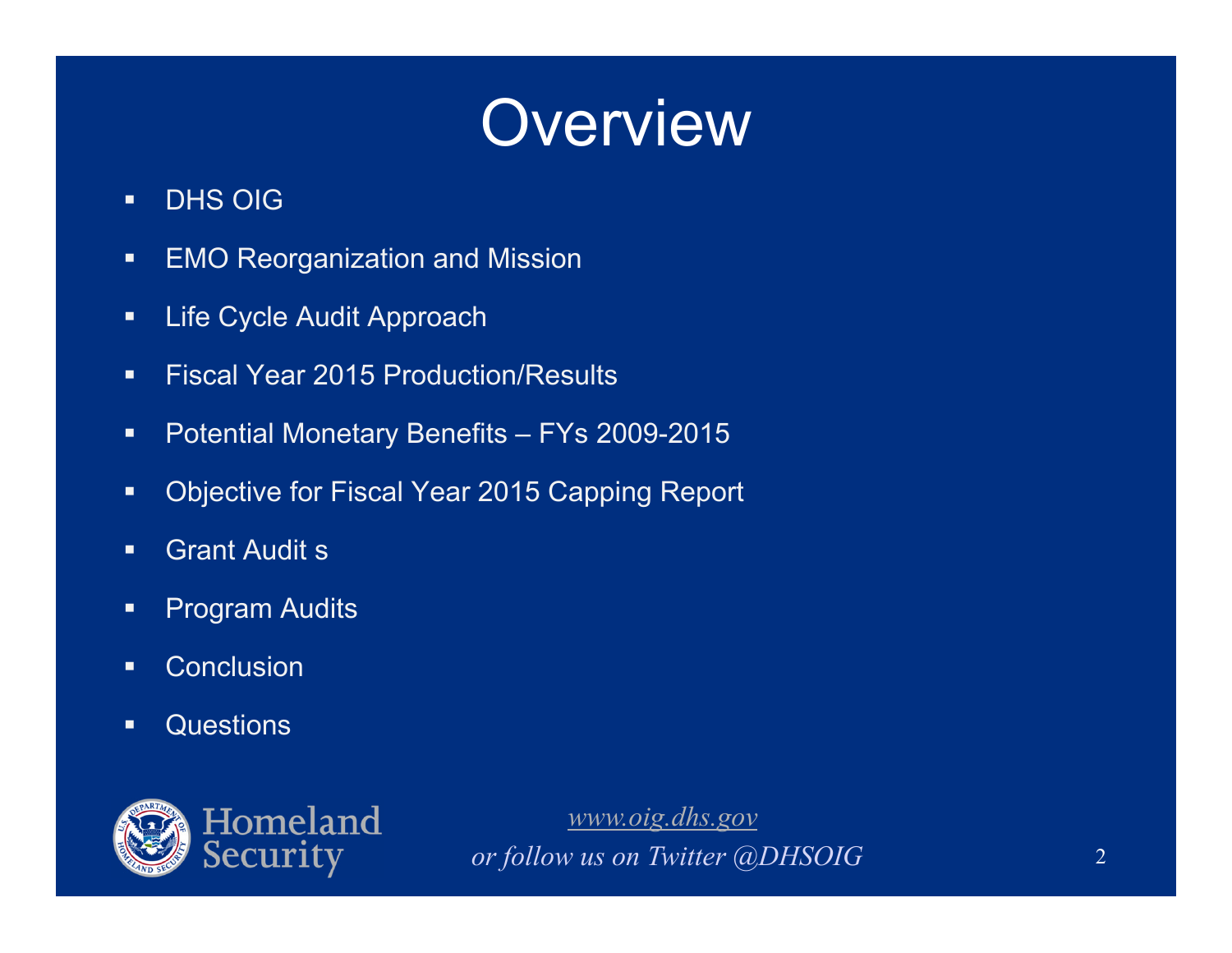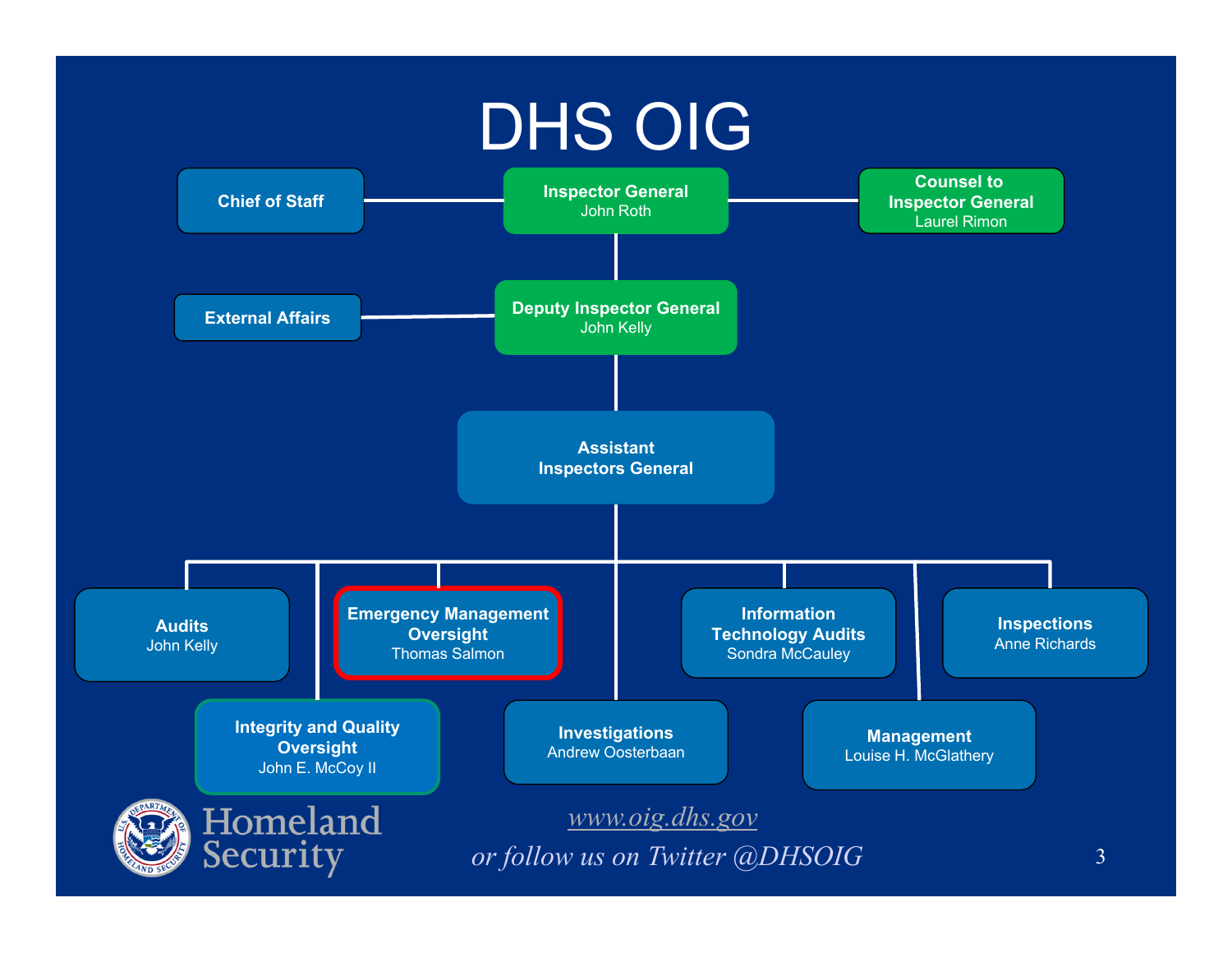Emergency Management Oversight Reorganization

- **Better match resources to regional** disaster activities;
- **Balance & improve project and staff** management;
- Maintain both quantity and quality of EMO work products.

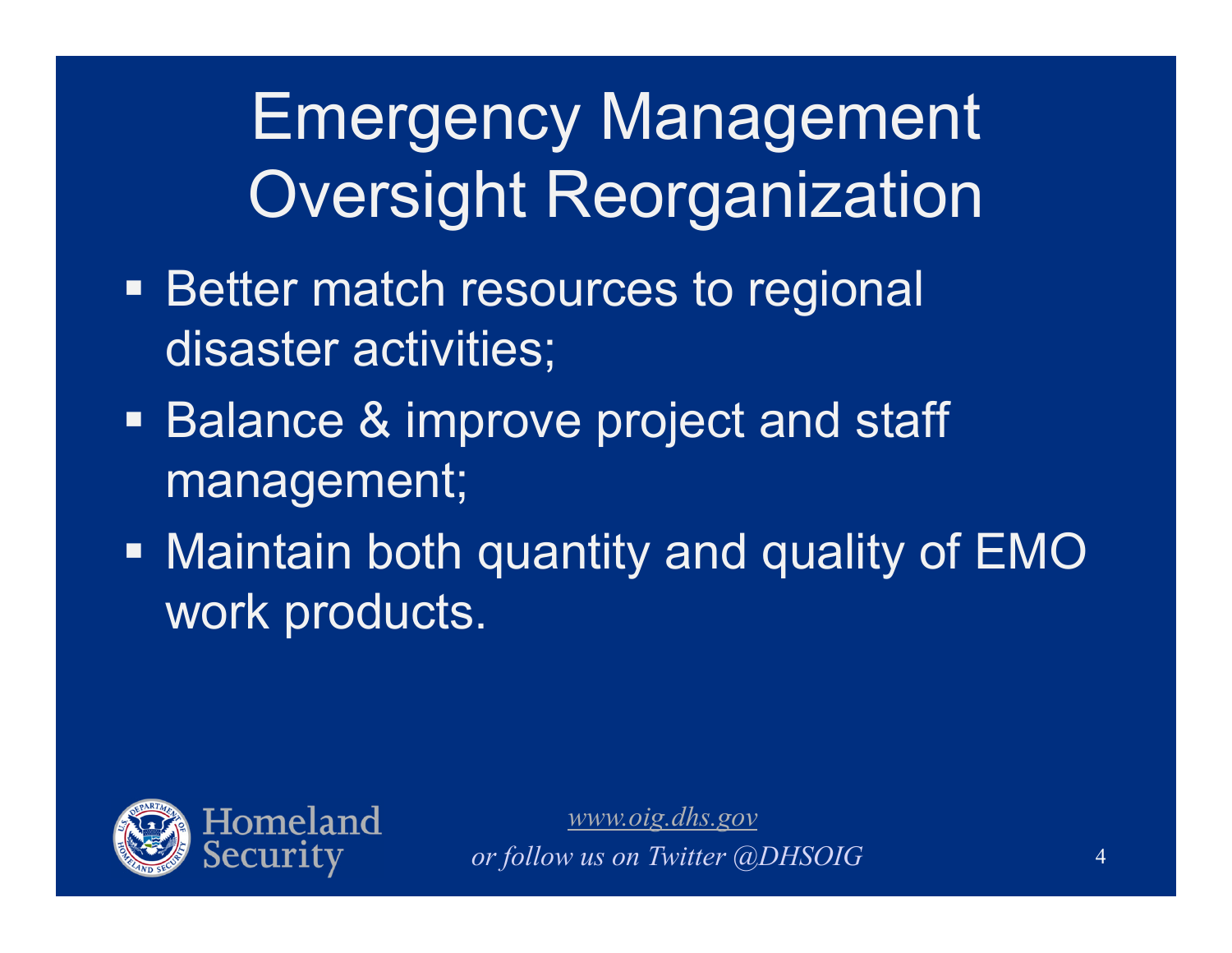# Emergency Management Oversight

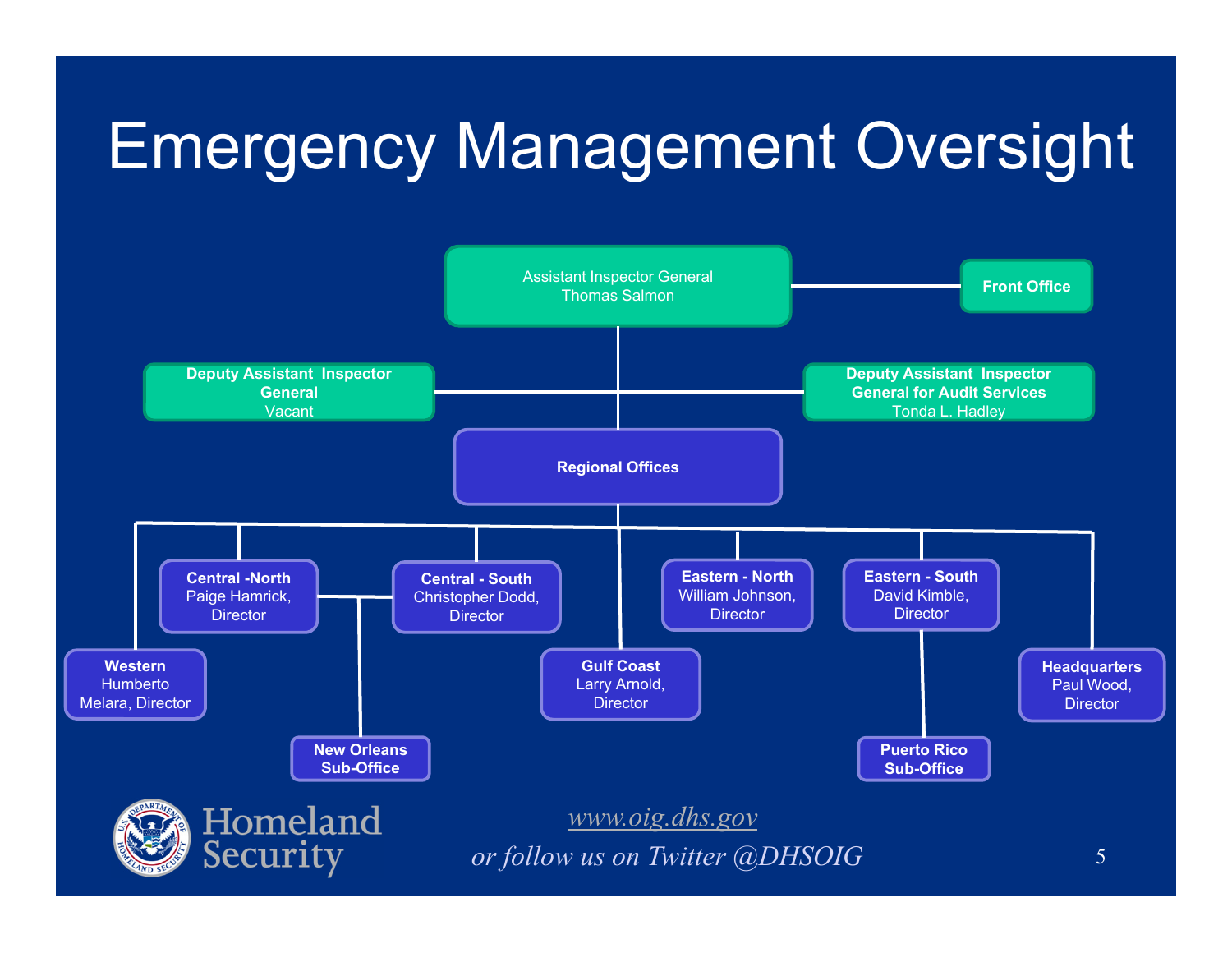# Emergency Management Oversight (EMO)

#### MISSION –

- $\blacksquare$  Provide aggressive and ongoing audit effort to ensure that disaster relief funds are spent appropriately;
- $\blacksquare$ Identify fraud, waste, and abuse as early as possible;
- $\blacksquare$  Keep Congress, the Secretary, the Administrator of FEMA and others fully informed on problems relating to disaster operations and assistance programs;
- $\blacksquare$  Focus on prevention through review of internal controls and monitoring; and
- $\blacksquare$  Advise DHS and FEMA officials on contracts, grants, and purchase transactions before they are approved.

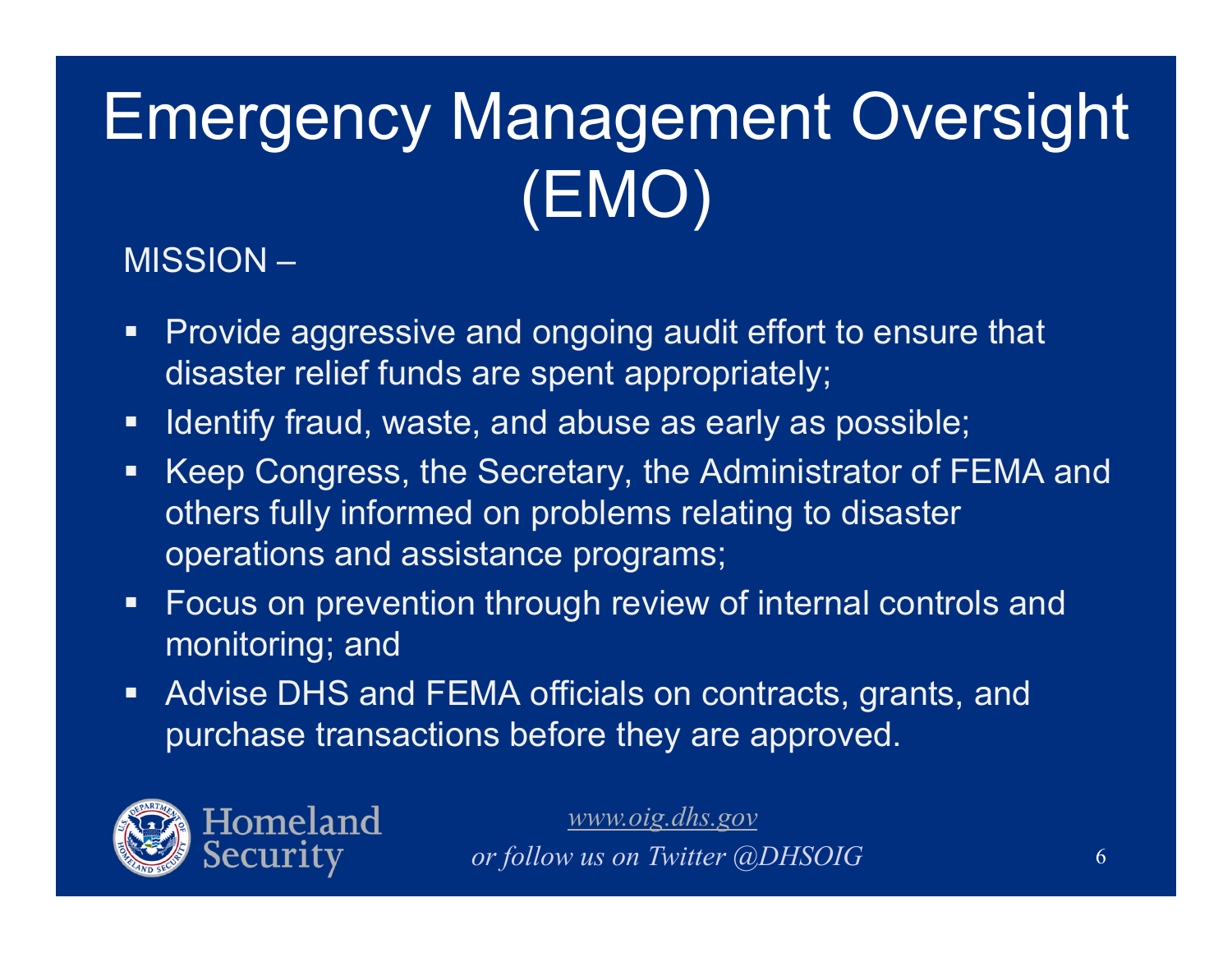**≻ Proactive Life Cycle Audit Approach** 

- Focuses on Public Assistance Grant phases
	- Response,
	- Recovery, and
	- Close Out.

 $\checkmark$  Proactive approach includes 4 types of audits

- **Deployment audits,**
- Capacity audits,
- Early warning audits, and
- Traditional audits after project completion.

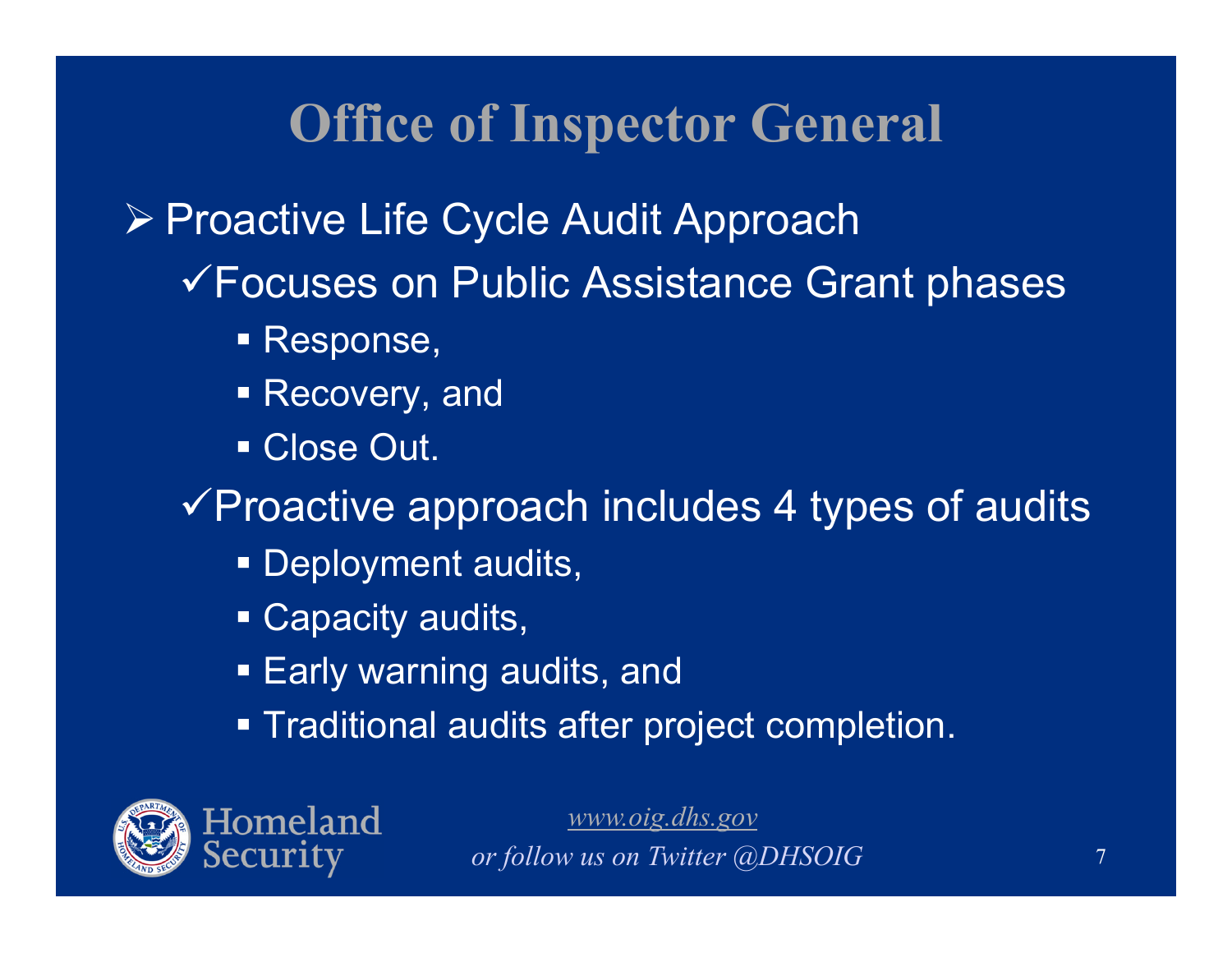Life Cycle Audit Approach (Continued) Deployment Audits

- Occur during response to a disaster
- FEMA averages 50 to 60 disasters each year
- **Audit teams will deploy to about 5 disaster** each year
- **Do not have sufficient resources to do more**

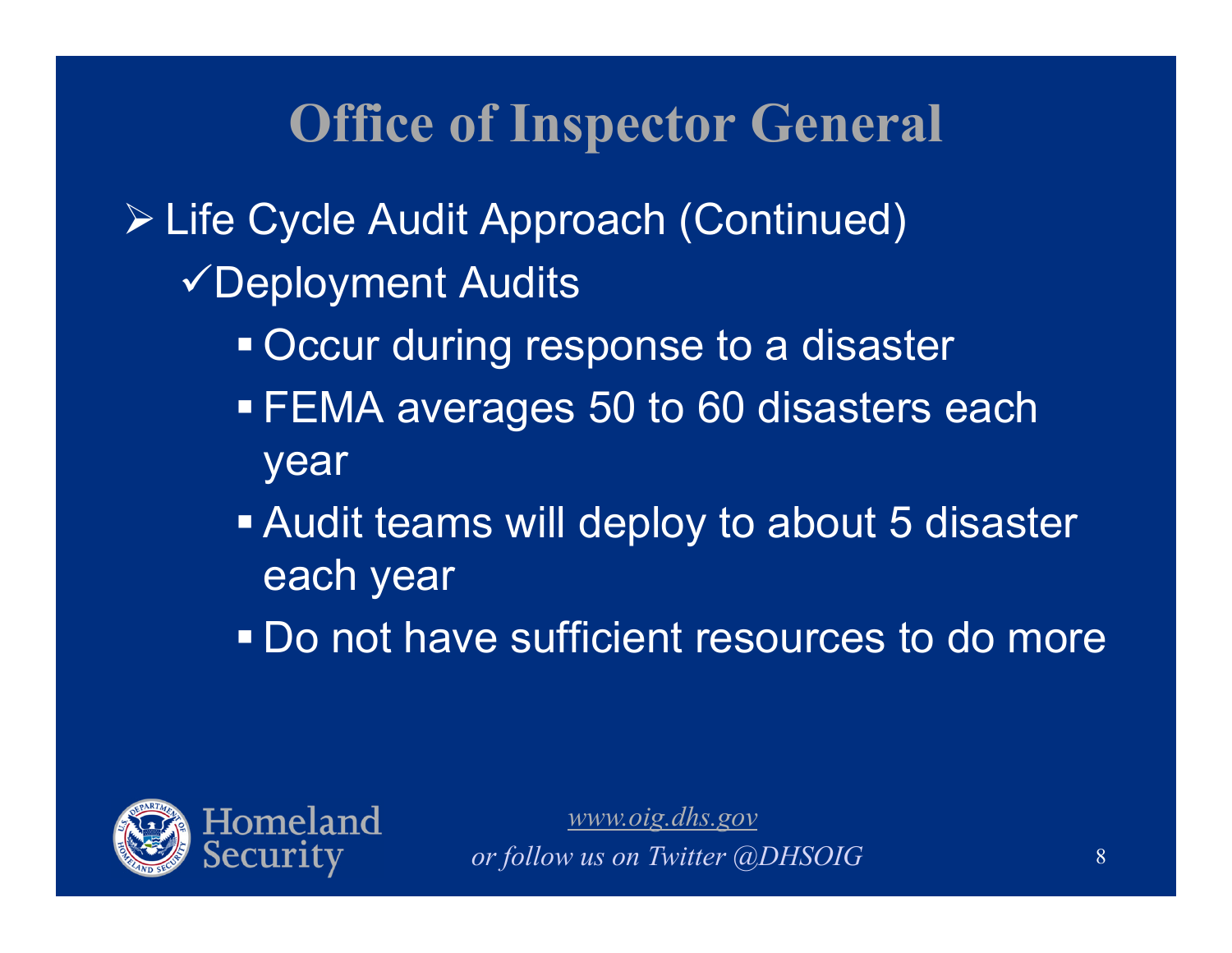Life Cycle Audit Approach (Continued) Capacity Audits **Occur during the recovery phase**  About 20 audits annually **Shortly after subgrantees selections** Focus on subgrantee capacity to

- Account for FEMA funds
- **Procure contracts properly**
- Comply with insurance requirements

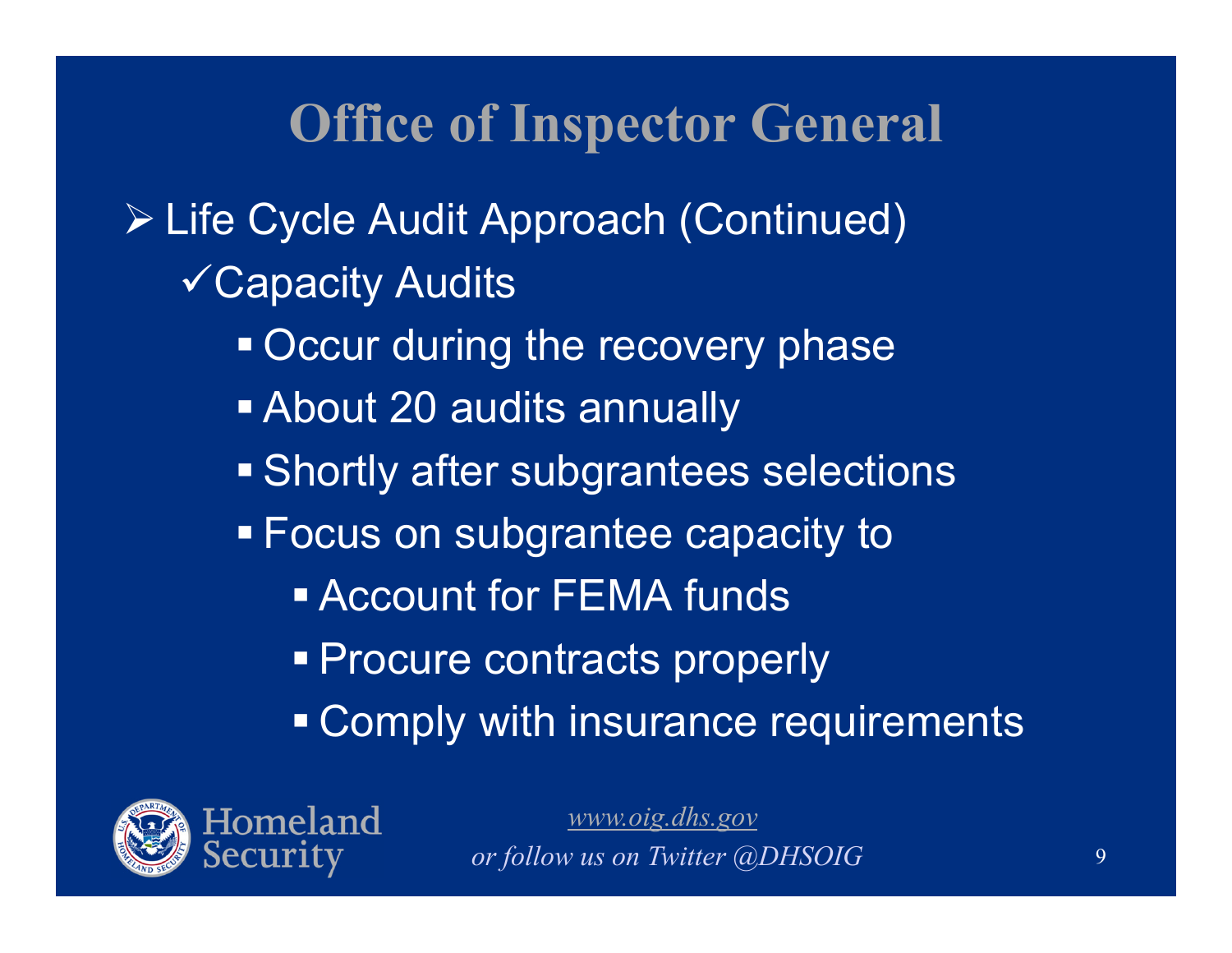Life Cycle Audit Approach (Continued)

Capacity Audit Recommendations **Provide subgrantee greater oversight Seldom question costs** 

 $\checkmark$  States have the primary responsibility for oversight of subgrantees

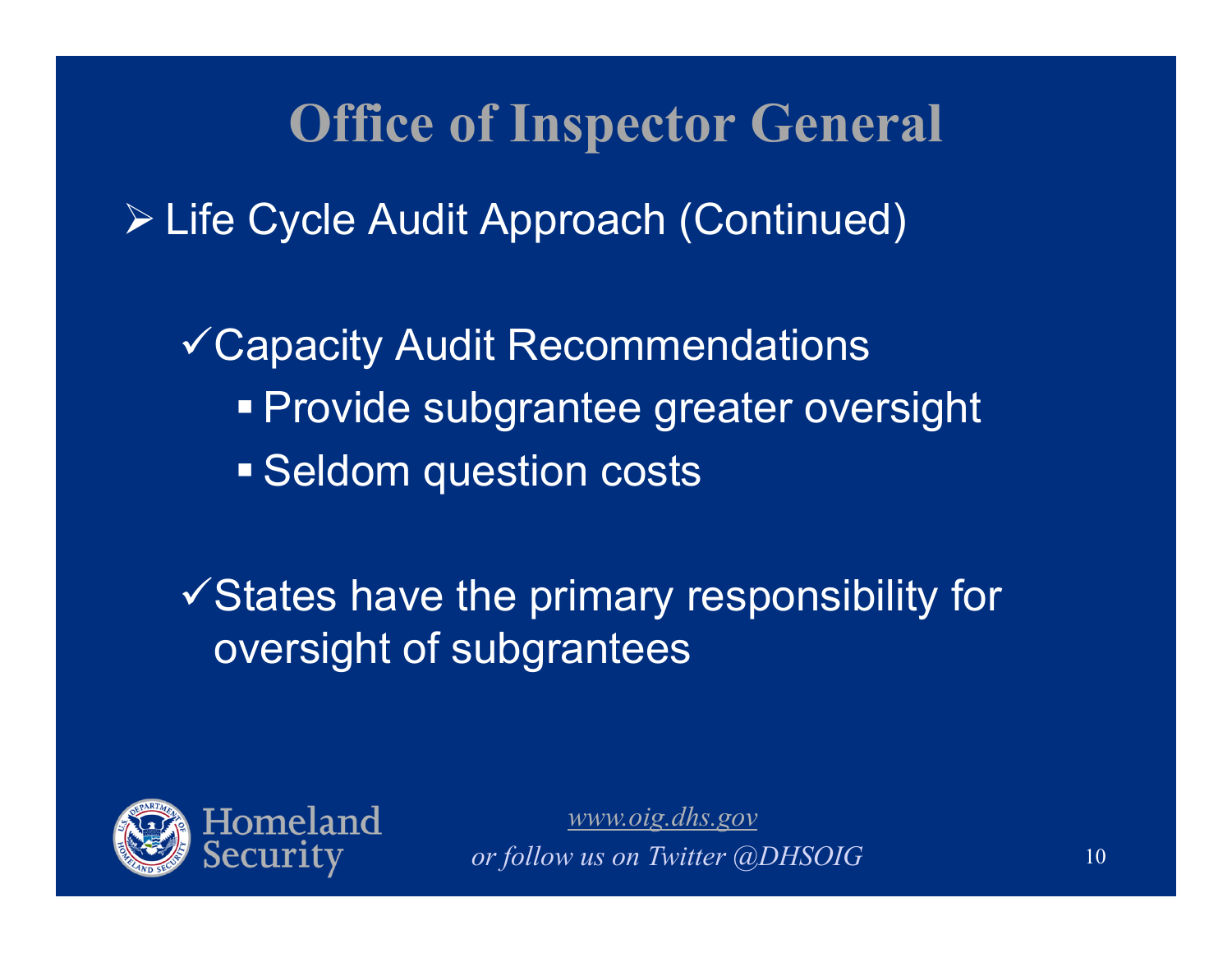Life Cycle Audit Approach (Continued)

- **VEarly Warning Audits** 
	- **During the recovery phase**
	- About 20 audits early in recovery process
	- **Focus on subgrantee** 
		- **. Initial compliance with CFRs**
		- **Early detection of non compliance should** enable subgrantees to get into **compliance**

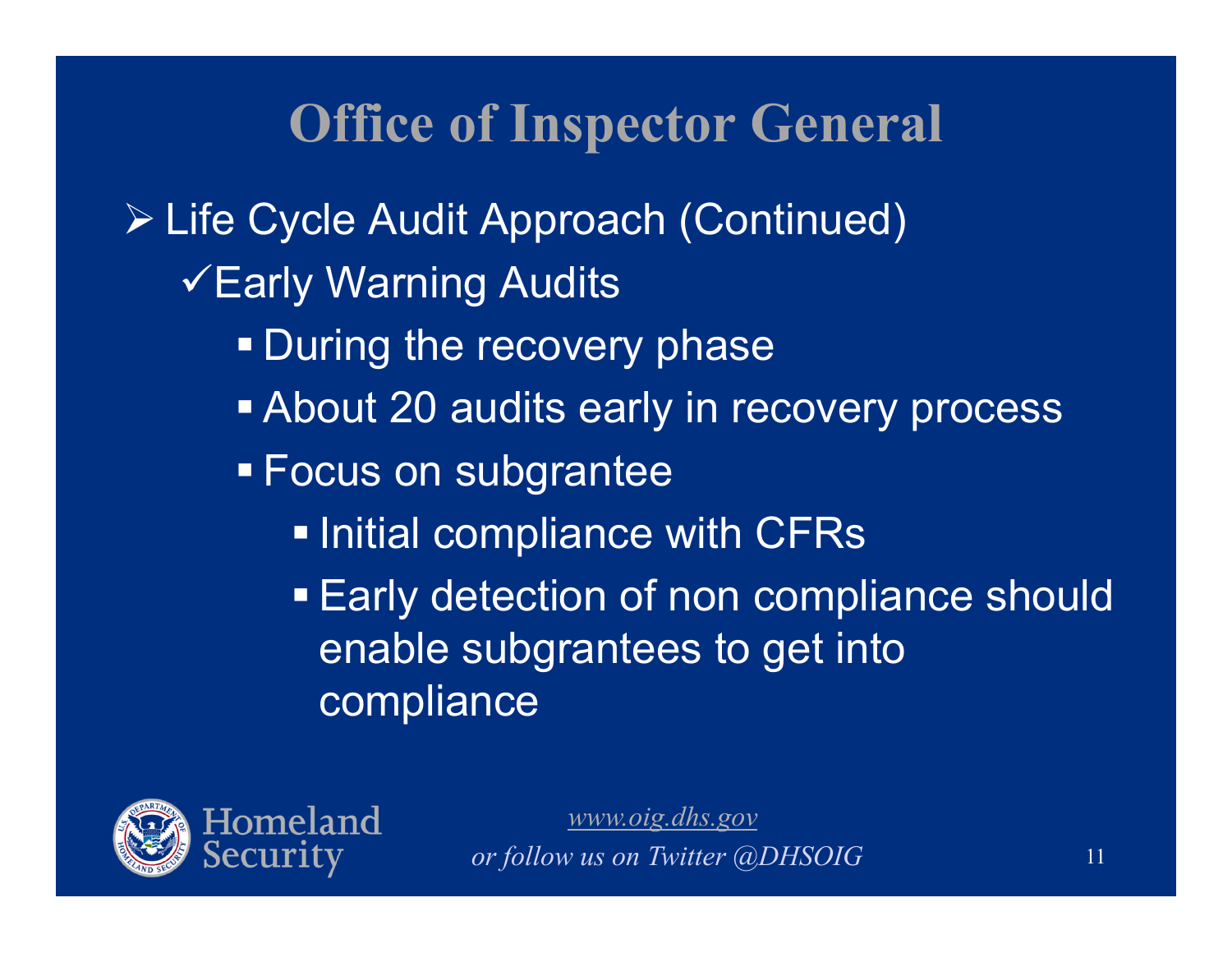Life Cycle Audit Approach (Continued)

Early Warning Audits Recommendations Address deficiencies while they can be corrected

**Provide subgrantee greater oversight** 

 $\checkmark$  Again, States have the primary responsibility for oversight of subgrantees

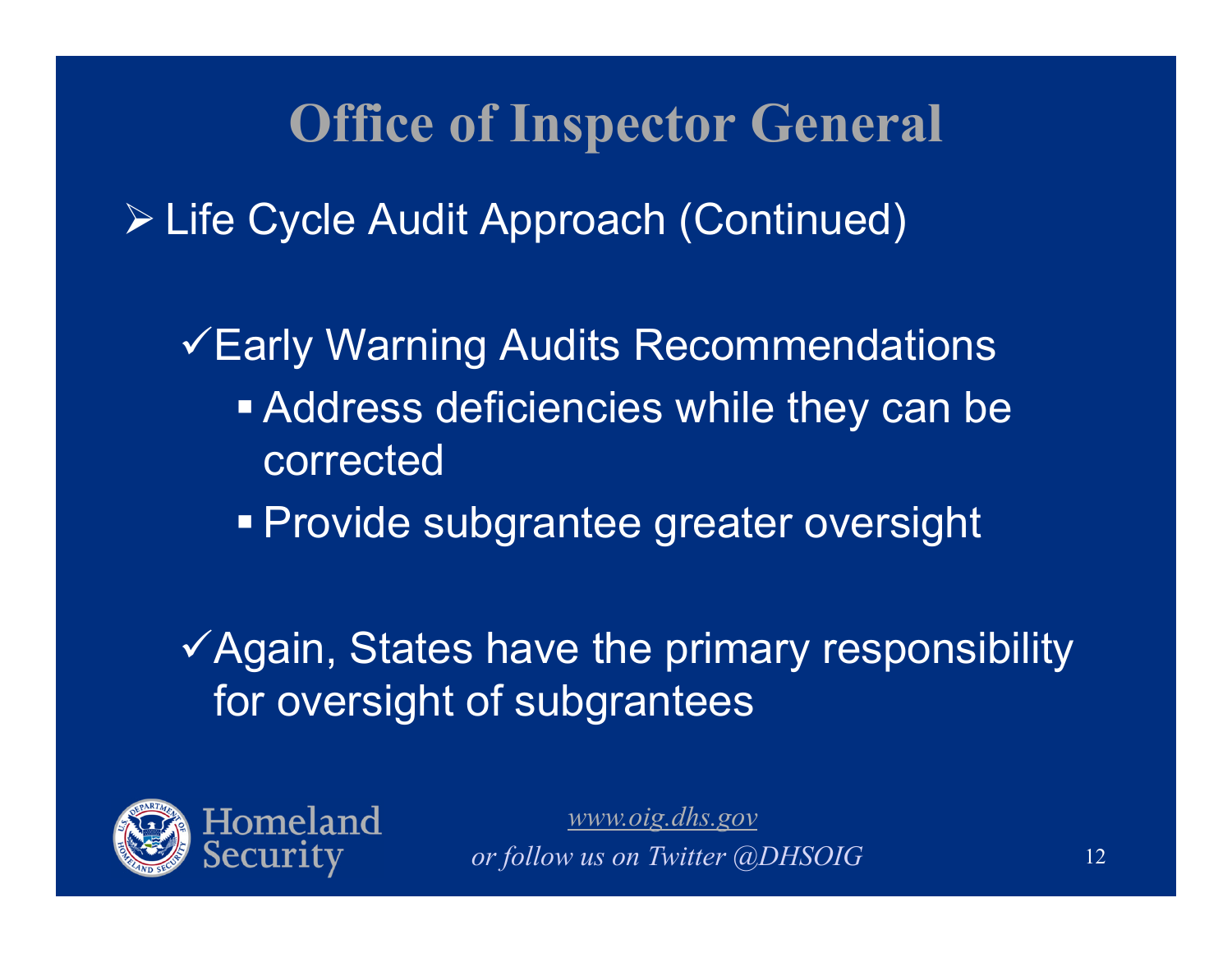Life Cycle Audit Approach (Continued) Traditional Disaster Grant Audits

**During the close out/completion phase** 

 About 20 audits after project completion, perhaps closed

 Gauge the effectiveness of grantee and subgrantee compliance

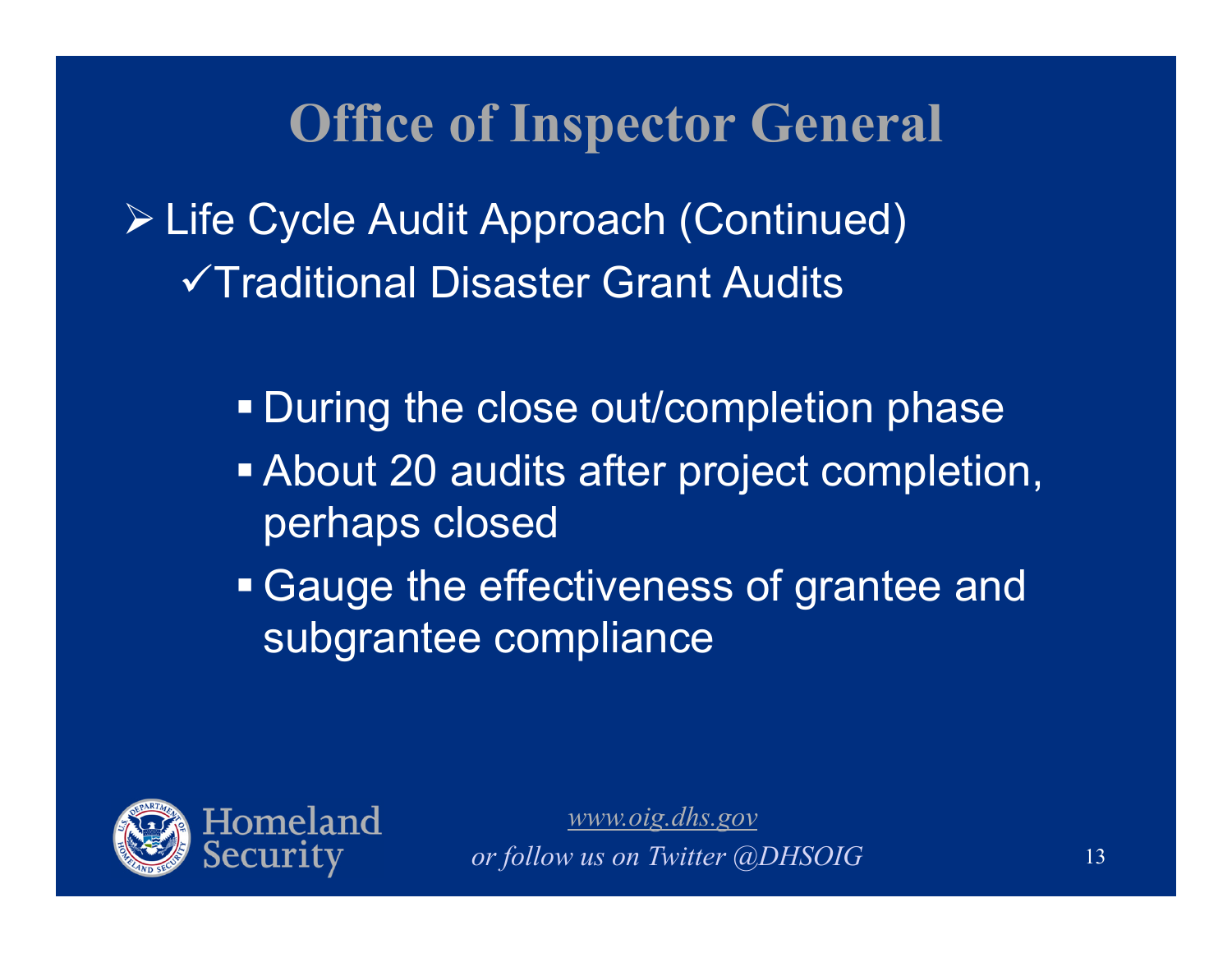#### Fiscal Year 2015 ProductionOctober 1, 2014 to September 30, 2015

- $\blacksquare$ ■ 63 audit reports on FEMA grants, programs and operations funded from the Disaster Relief Fund:
	- **55** grant audits included FEMA PA and HMGP awards
		- Funds awarded \$2.81 billion
		- Representing 49 Presidentially-declared disasters
		- **Diangler 10 Set 20 To determine whether grantees and subgrantees** accounted for and expended FEMA funds according to Federal regulations and FEMA guidelines
	- **8** program audits each with unique objectives and scopes



Homeland ecurity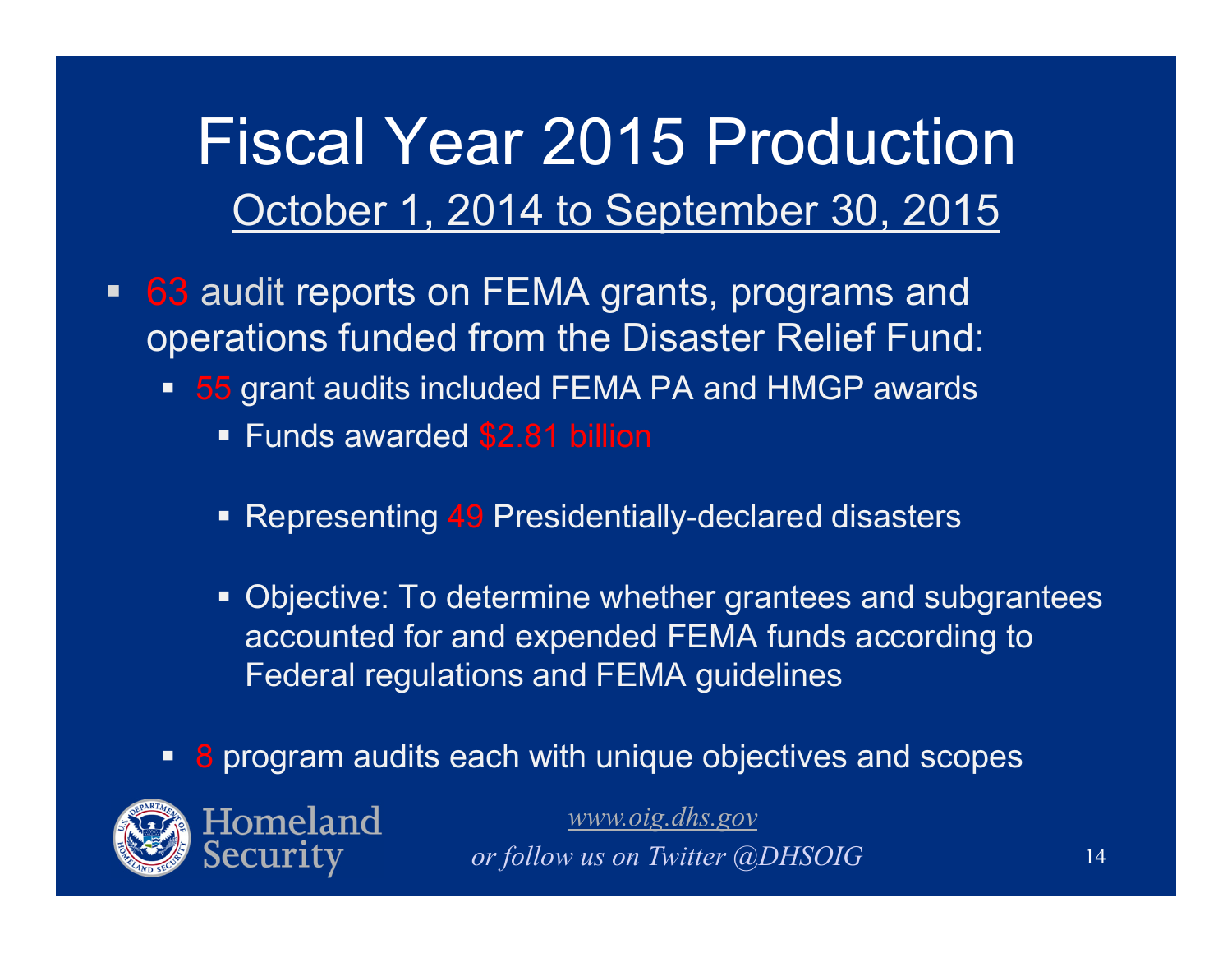# Fiscal Year 2015 Results October 1, 2014 to September 30, 2015

- \$1.55 billion (55%) audited of \$2.81 billion awarded to 24 grantees/55subgrantees
- **154 recommendations**
- **51.736 billion in potential monetary benefits** 
	- **S1.734 billion in grant audits**
	- **51.6 million in program audits**

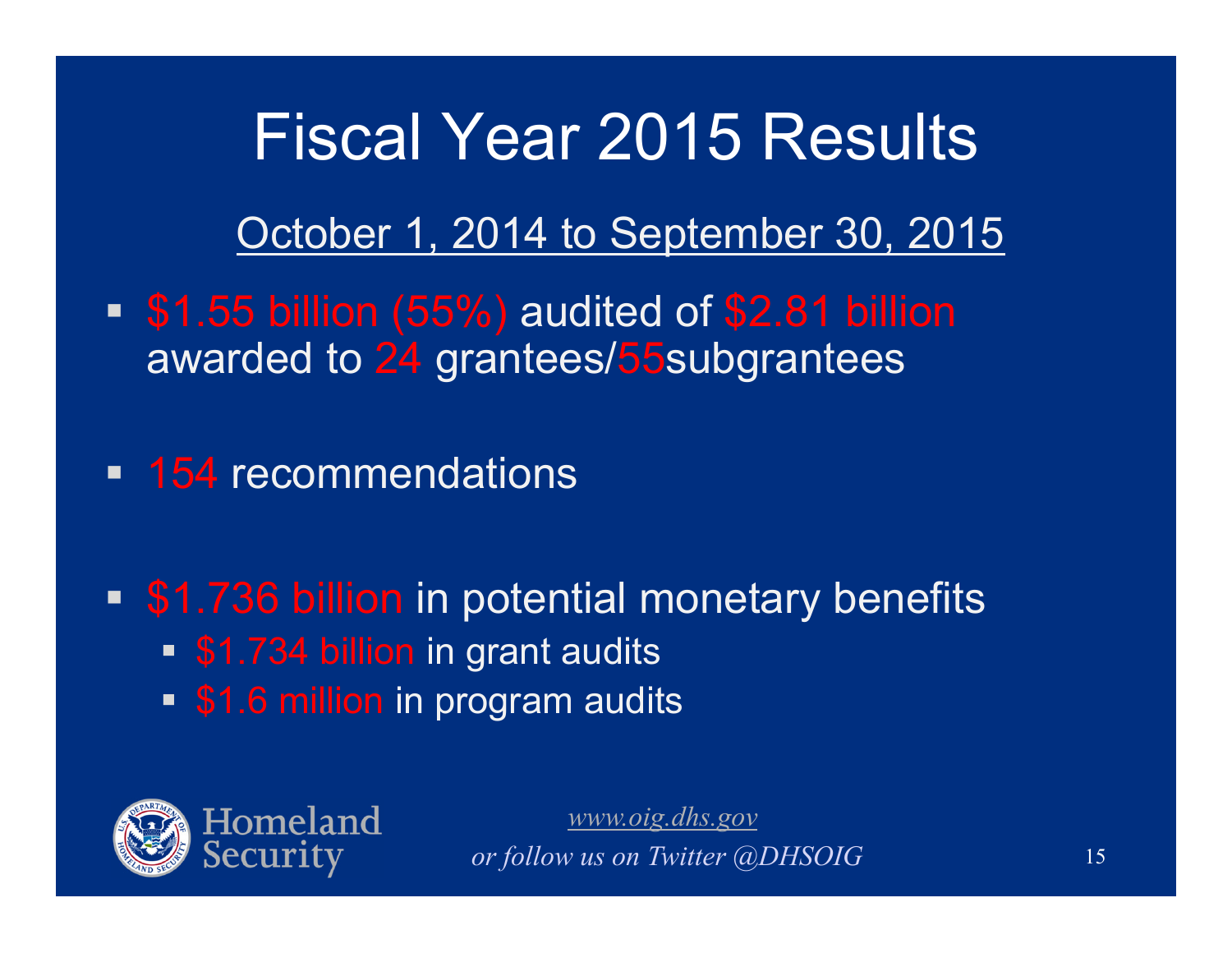#### **Potential Monetary Benefits from FYs 2009–2015 Grant Audits**

| <b>Capping</b><br><b>Report</b><br><b>Number</b> | <b>Fiscal</b><br>Year | <b>Amount</b><br><b>Audited</b><br>(billions) | <b>Potential</b><br><b>Monetary</b><br><b>Benefits</b><br>(millions) | <b>Percentage of</b><br><b>Potential</b><br><b>Monetary</b><br><b>Benefits to</b><br><b>Amount Audited</b> |
|--------------------------------------------------|-----------------------|-----------------------------------------------|----------------------------------------------------------------------|------------------------------------------------------------------------------------------------------------|
| <b>DS-11-01</b>                                  | 2009                  | \$0.93                                        | \$138.4                                                              | 15%                                                                                                        |
| DD-11-17                                         | 2010                  | \$1.23                                        | \$165.3                                                              | 13%                                                                                                        |
| OIG-12-74                                        | 2011                  | \$1.22                                        | \$ 336.9                                                             | 28%                                                                                                        |
| OIG-13-90                                        | 2012                  | \$1.25                                        | \$415.6                                                              | 33%                                                                                                        |
| OIG-14-102-D                                     | 2013                  | \$1.28                                        | $\mathbb{S}^-$<br>307.8                                              | 24%                                                                                                        |
| OIG-15-144-D                                     | 2014                  | \$3.44                                        | $\mathfrak{P}$<br>971.7                                              | 28%                                                                                                        |
| OIG-16-XXX-D                                     | 2015                  | \$1.55                                        | \$1,734.3                                                            | 112%                                                                                                       |
|                                                  | <b>Totals</b>         | \$10.90                                       | \$4,070.0                                                            | 37%                                                                                                        |



Homeland

Security

*www.oig.dhs.gov*

*or follow us on Twitter @DHSOIG*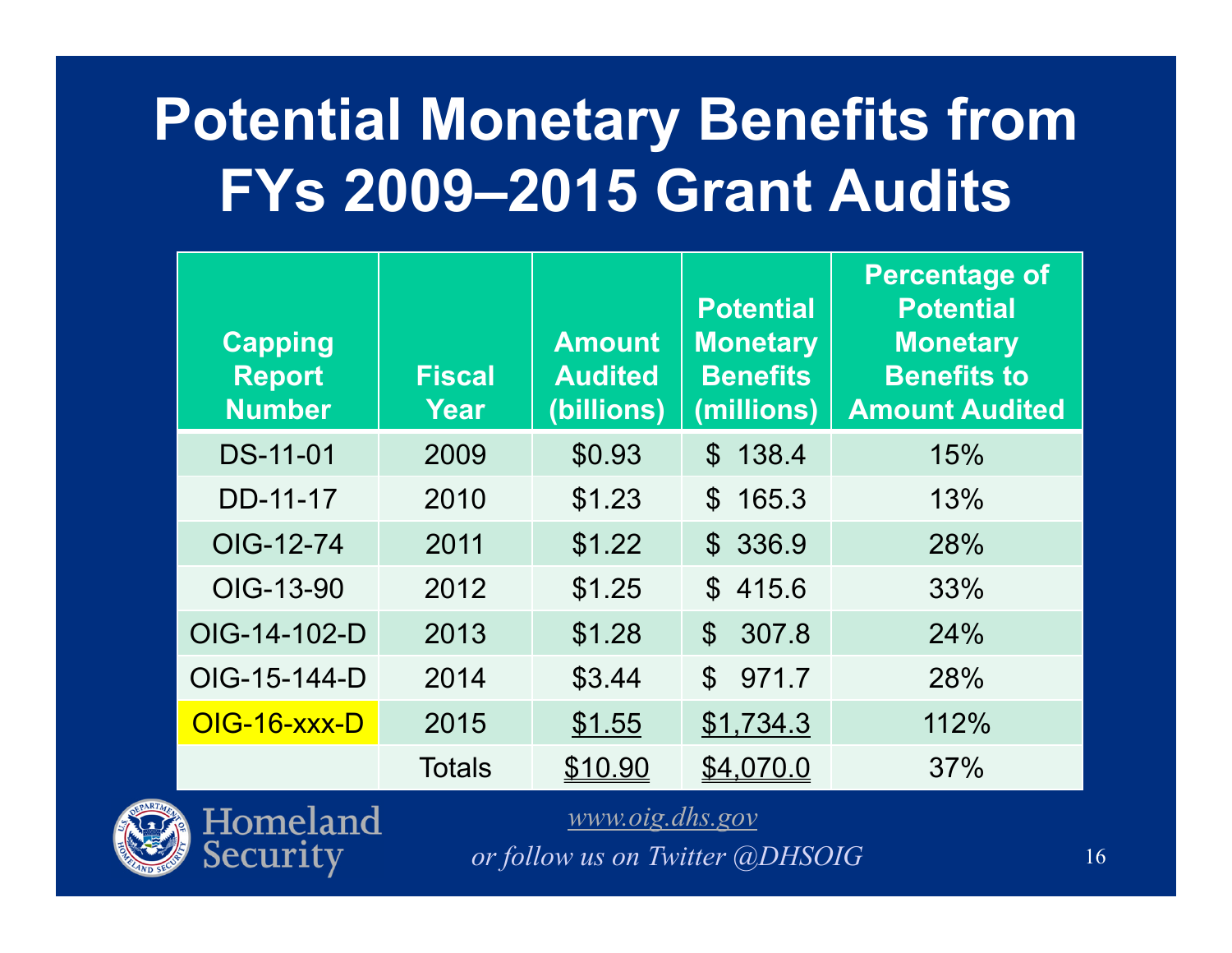#### **EMO Production & Results FY14 vs FY15**

| <b>Metrics</b>                                          | <b>FY14</b>     | <b>FY15</b>    |
|---------------------------------------------------------|-----------------|----------------|
| <b>Reports Issued</b>                                   | 61              | 63             |
| No. of Disaster Declarations                            | 34              | 49             |
| No. of States/Territories                               | 16/1            | 24             |
| No. of grantees/subgrantees                             | 49              | 55             |
| <b>Total Award</b>                                      | \$4.0 billion   | \$2.8 billion  |
| <b>Total Audited</b>                                    | \$3.44 billion  | \$1.55 billion |
| <b>Percent Audited</b>                                  | 85%             | 55%            |
| No. of Recommendations                                  | 159             | 154            |
| <b>Potential Monetary Benefits</b>                      | \$971.7 million | \$1.73 billion |
| <b>Percent of Potential</b><br><b>Monetary Benefits</b> | 28%             | 112%           |

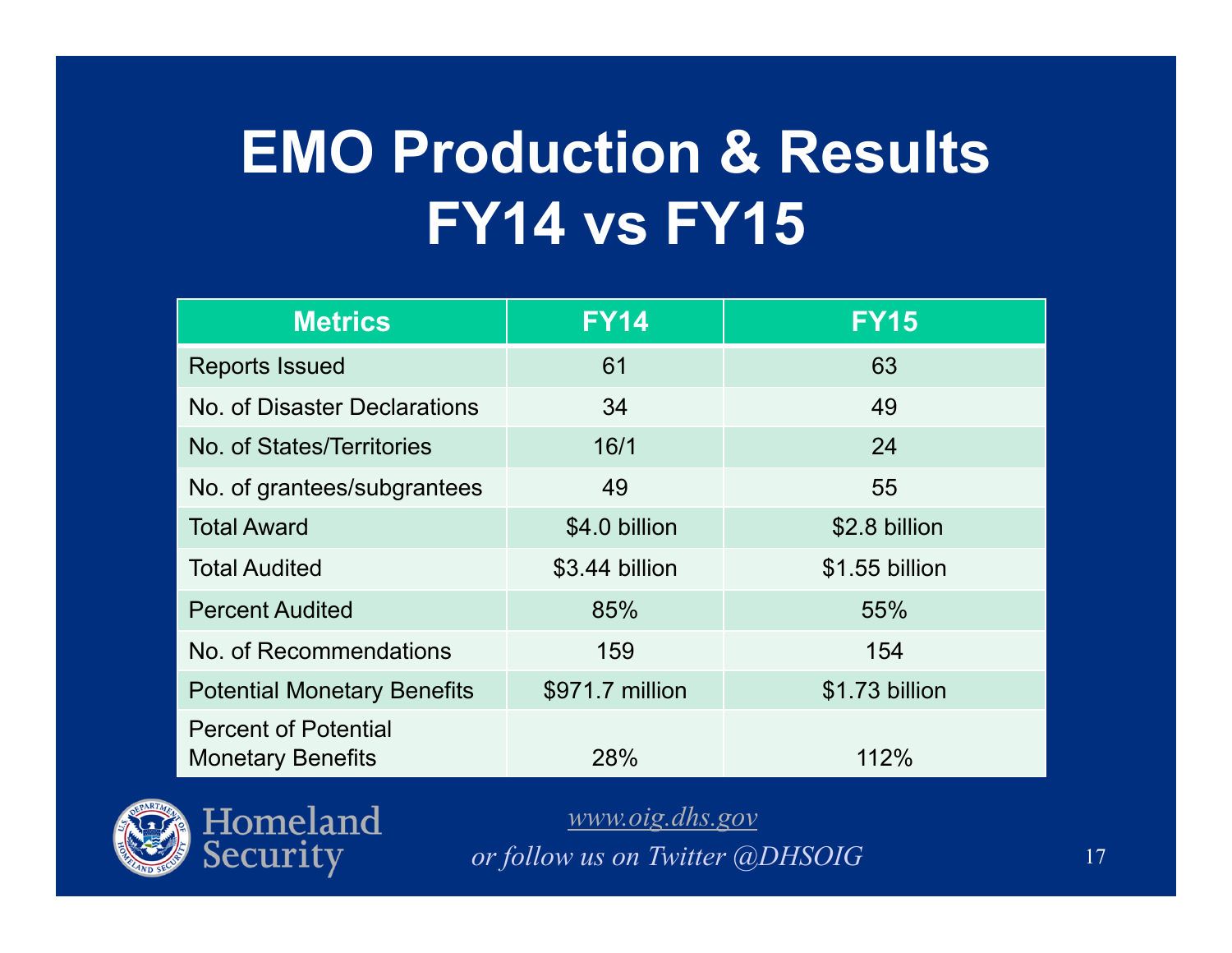*Capping Report: FY 2015 FEMA Public Assistance and Hazard Mitigation Grant and Subgrant Audits*

> The objectives of this capping report were to identify frequently reported audit findings and quantify the financial significance of these findings.

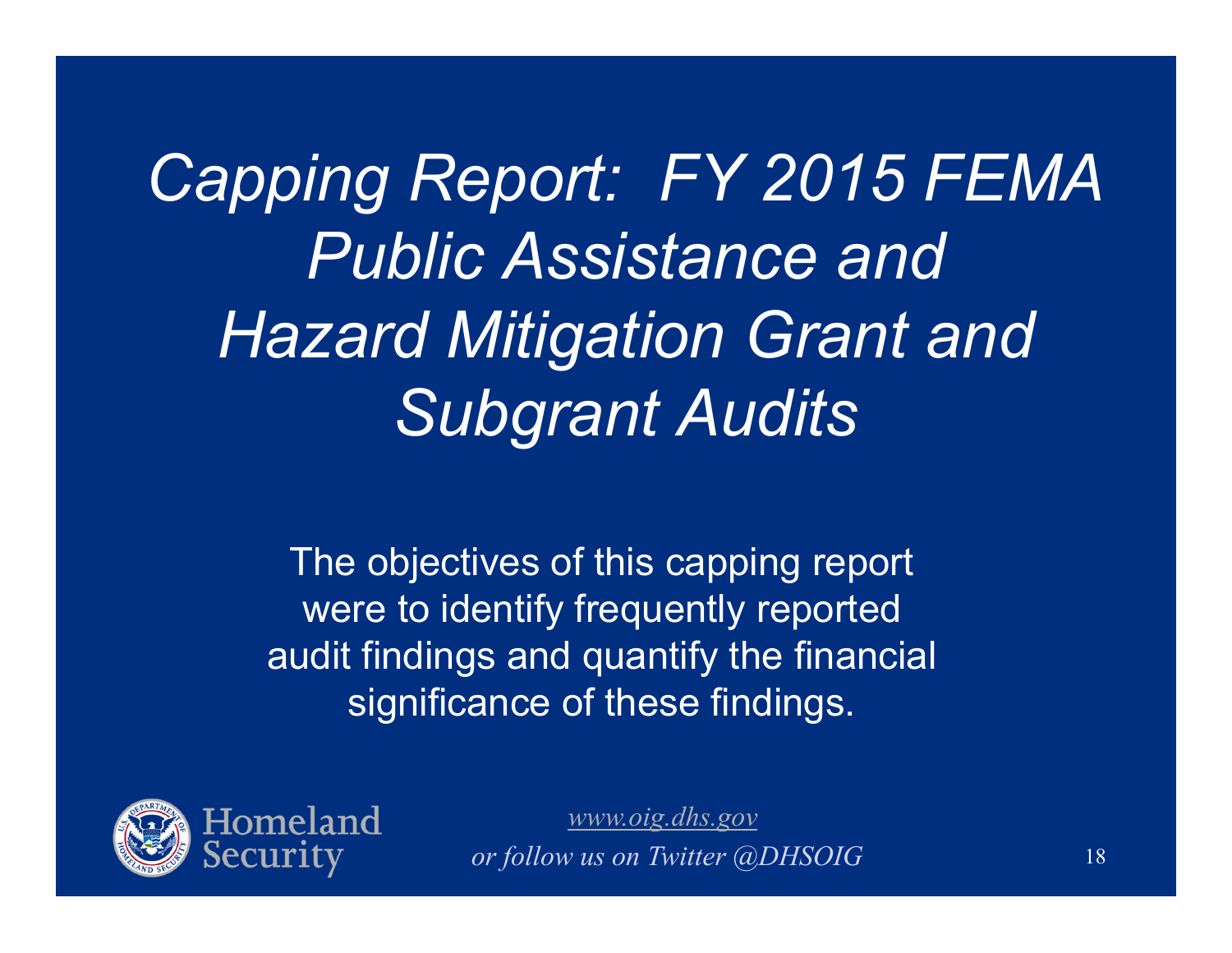# Grant Audits - Summary of Findings & Recommendations

| <b>Types of</b><br><b>Findings</b>                           | # of Resulting<br><b>Recommendations</b> | \$'s Questioned in<br>our Reports |
|--------------------------------------------------------------|------------------------------------------|-----------------------------------|
| <b>Funds Put to Better Use</b>                               | 17                                       | \$1,276,845,196                   |
| <b>Ineligible Work or Costs</b>                              | 60                                       | 443,783,478                       |
| <b>Unsupported Costs</b>                                     | 16                                       | 13,678,473                        |
| <b>Grants Management and</b><br><b>Administrative Issues</b> | 61                                       |                                   |
|                                                              |                                          |                                   |
| Totals                                                       |                                          |                                   |

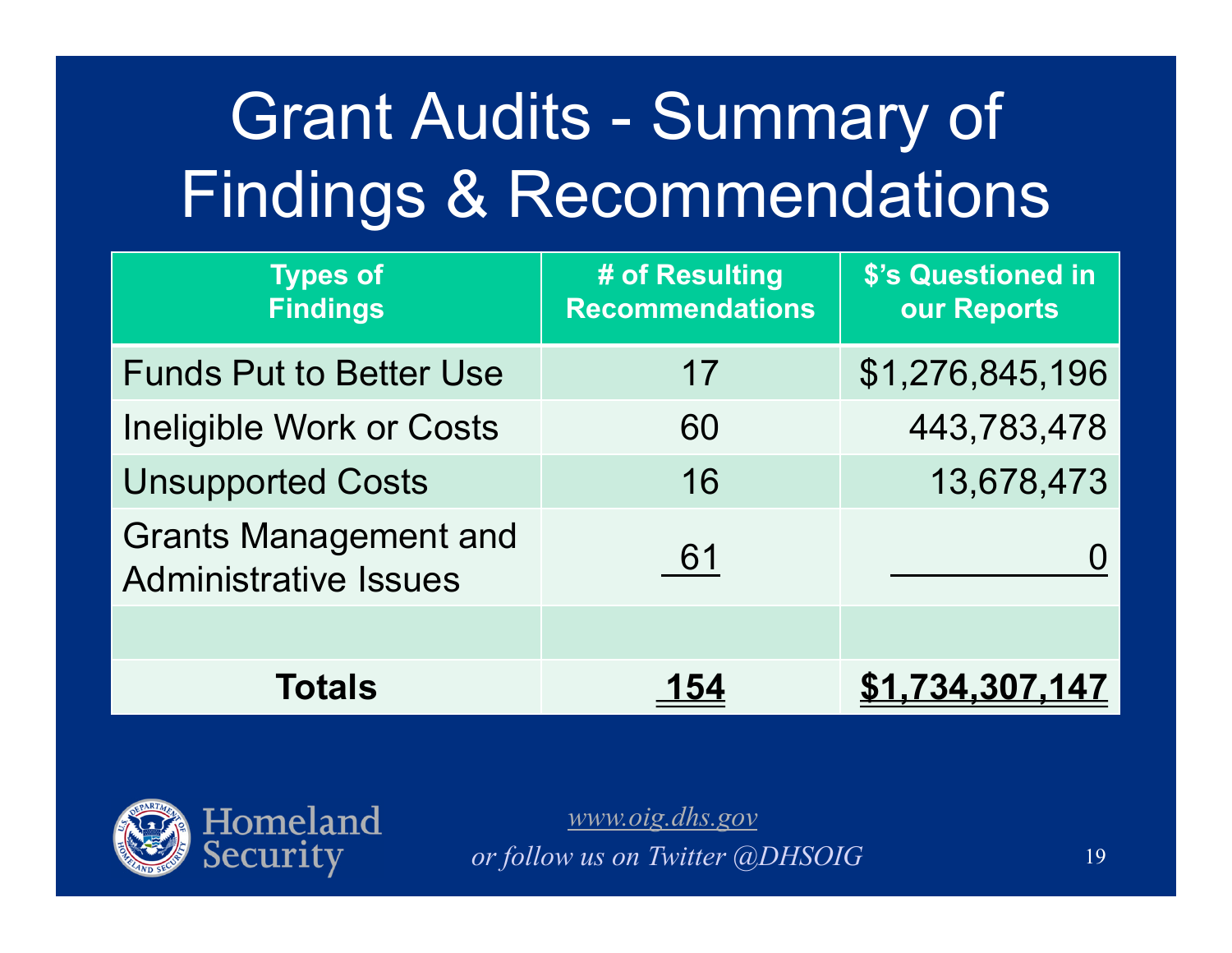# Grant Audits - Funds Put To Better Use

| <b>Subtypes of Funds Put To</b><br><b>Better Use</b> | # of Resulting<br><b>Recommendations</b> | \$'s Questioned in<br>our Reports |
|------------------------------------------------------|------------------------------------------|-----------------------------------|
| <b>Cost Avoidance</b>                                | 10                                       | \$1,248,633,082                   |
| <b>Unused Obligated</b><br><b>Funds</b>              | 6                                        | 13,408,651                        |
| <b>Unused Funds at Risk</b>                          |                                          | 14,803,463                        |
|                                                      |                                          |                                   |
| <b>Totals</b>                                        | 17                                       | \$1,276,845.196                   |

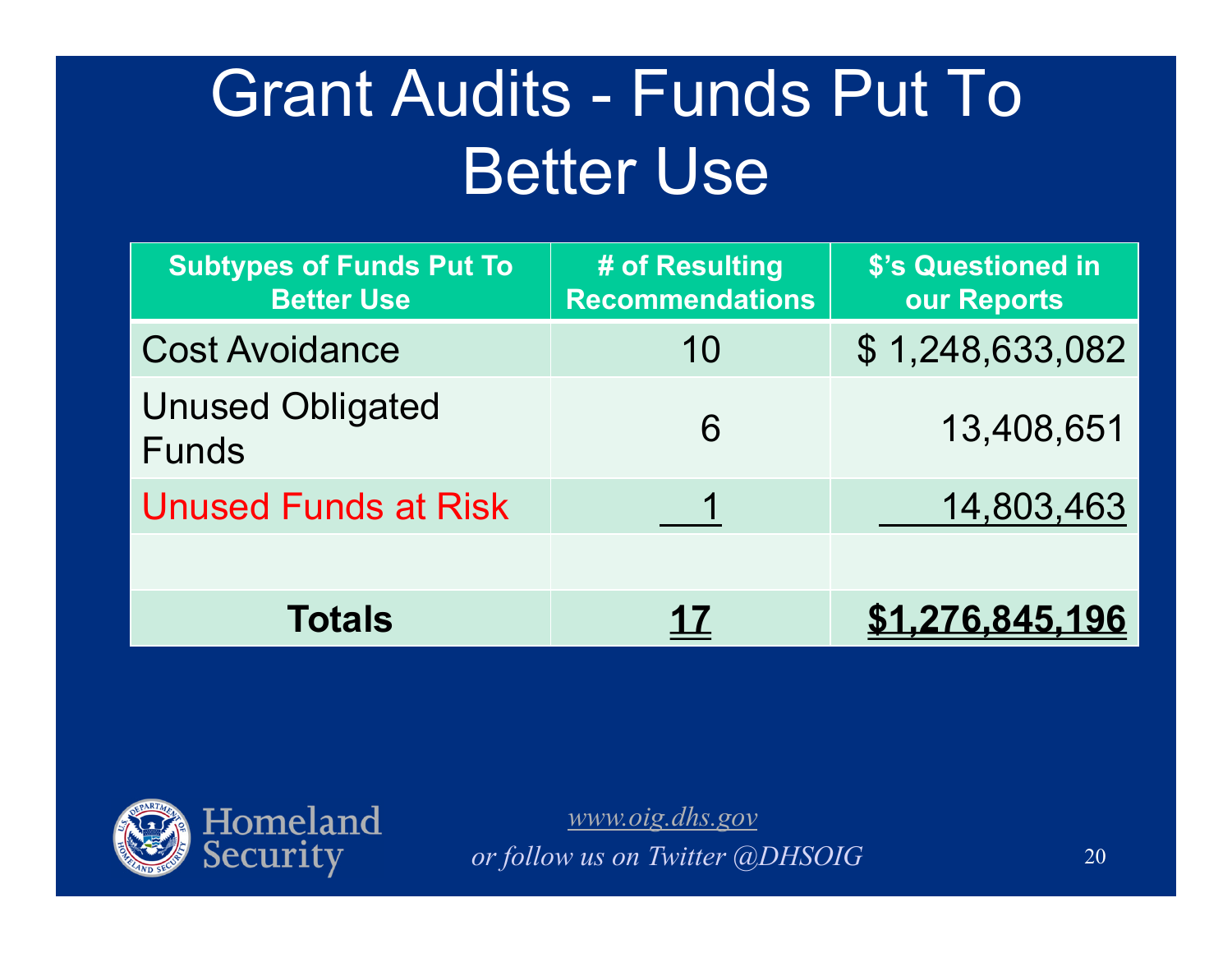#### Cost Avoidance

- We reported 10 instances totaling \$1.249 billion.
- **Majority of funds identified related to insurance** adjustments applied against PA funds awarded to applicants who had insurance coverage.
- **FEMA insurance specialists routinely waiving the** requirement to obtain and maintain insurance for future disasters
- **Ensuring applicants obtain insurance could save** taxpayers \$1 billion because private insurance, rather than FEMA, would pay for future damages

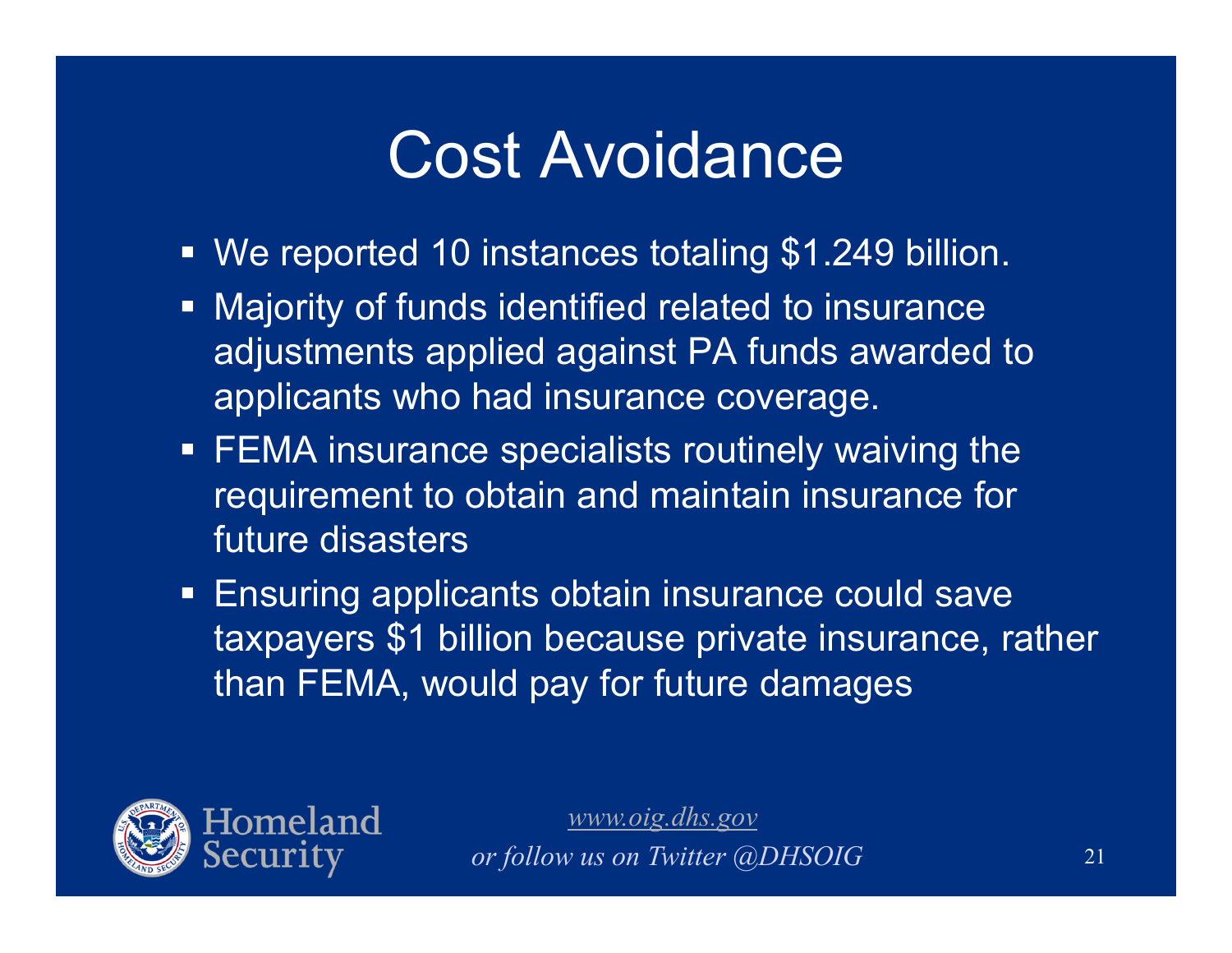### Unused Obligated Funds

- Ξ We reported 6 instances totaling \$13.4 million of unneeded obligated funds, including:
	- \$2.5 million—a district completed authorized work for less than the original estimate, but the unneeded Federal funds remained obligated.
	- \$4.5 million— a hospital completed authorized work but did not provide the state an updated cost reconciliation. The project cost underrun remained unidentified and over obligated on FEMA records.

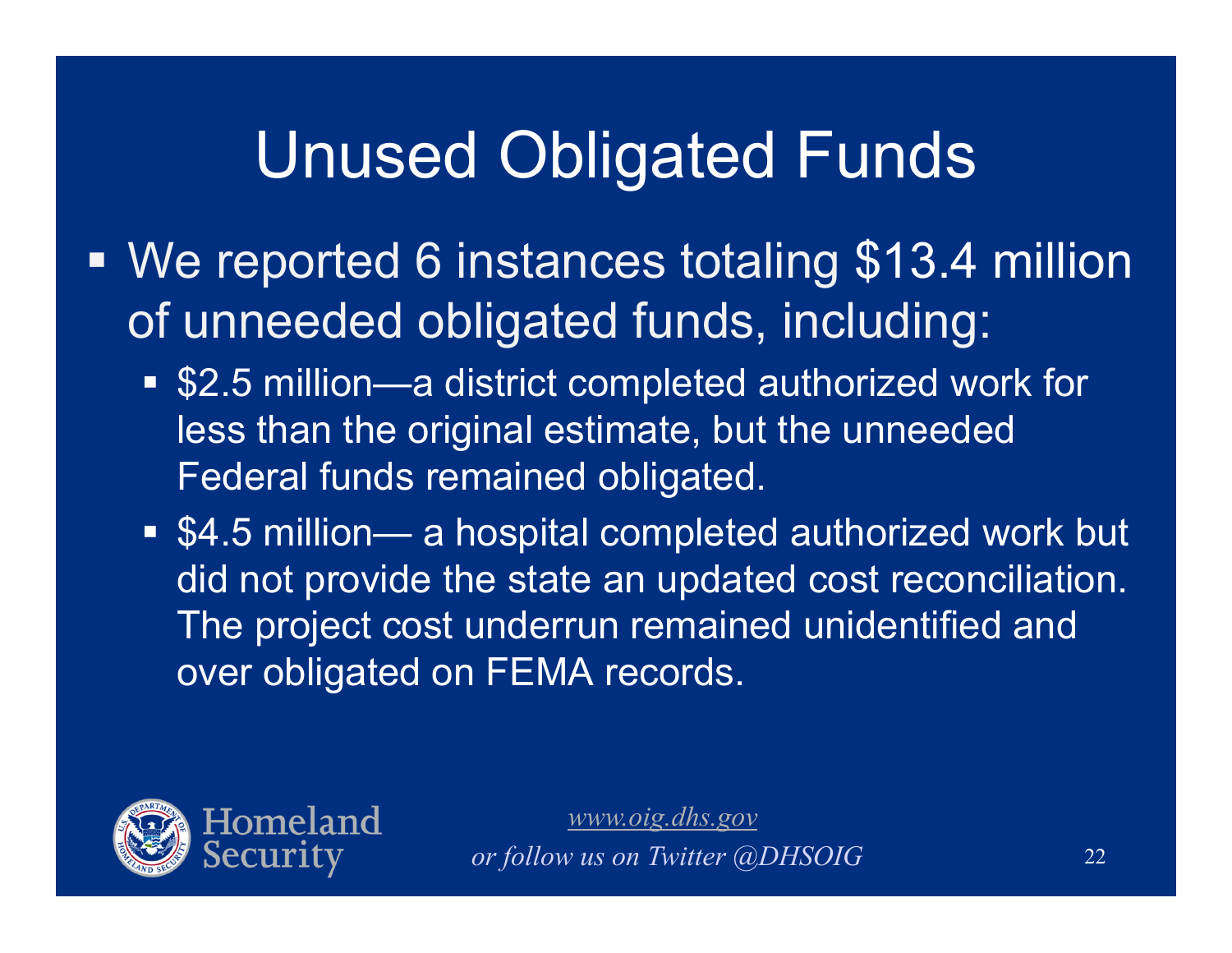#### Unused Funds at Risk

- We reported one instance totaling \$14.8 million related to mismanagement of FEMA disaster relief funds at a NFP hospital
- The hospital spent \$17.6 million of \$32.4 million it received from FEMA to pay for items unrelated to the hurricane damage it sustained.
- We recommended FEMA disallow as ineligible the \$17.6 million the hospital already spent, and deobligate the remaining \$14.8 million in unused funds at risk for fraud, waste, and abuse

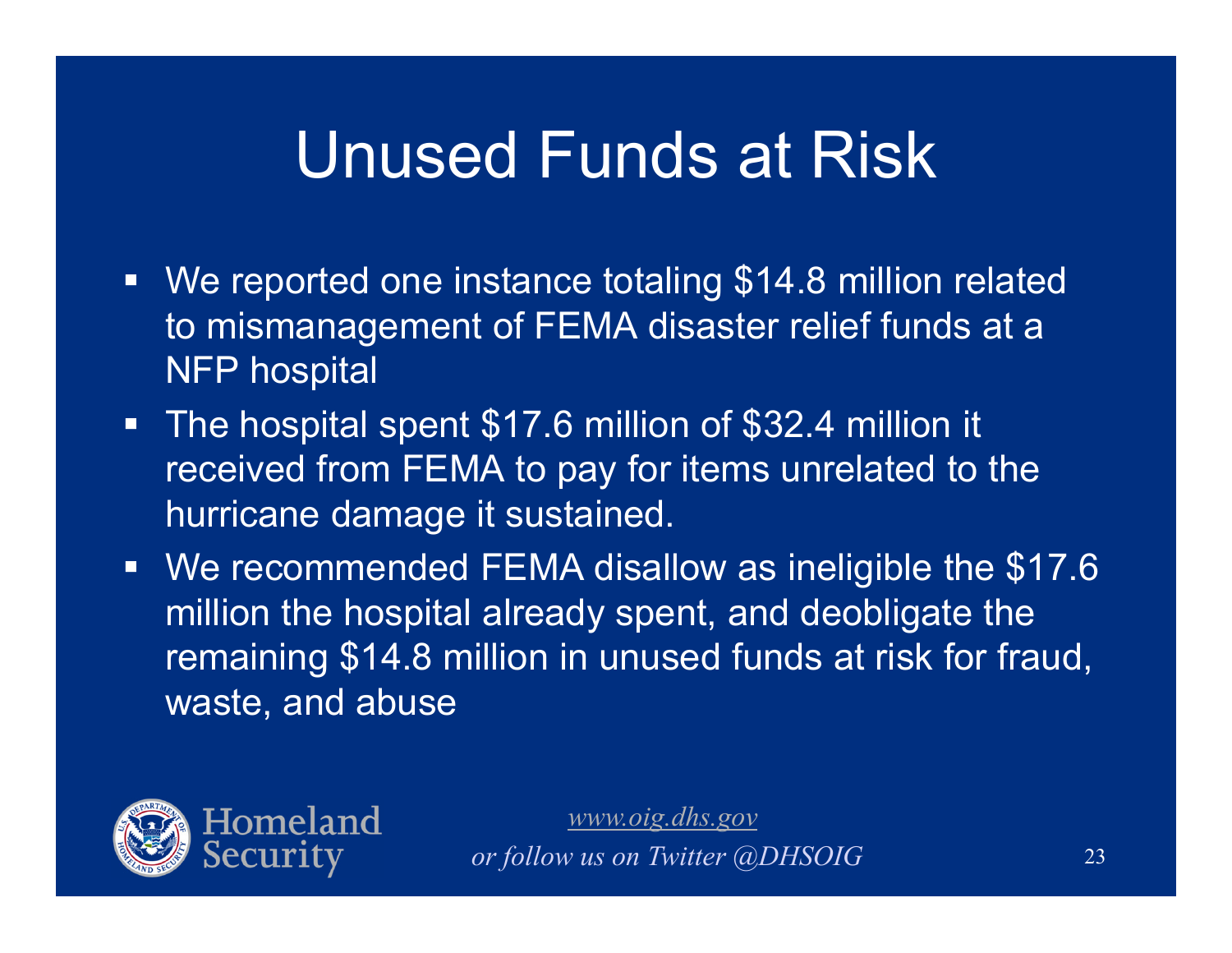# Unused Obligated Funds (continued)

- Deobligating unneeded funds in a more timely manner can…
	- **release funds to cover cost overruns on other projects;**
	- **Example 20 and FEMA in closing projects throughout the life of the** subgrant, rather than after subgrantee completed all work;
	- **•** provide a more accurate status of program costs for a disaster; and
	- be consistent with Federal appropriations law.
- $\Box$  Grantee can also improve their monitoring efforts by identifying unneeded funds and returning them to FEMA as soon as practicable after subgrantees complete projects.



Homeland Security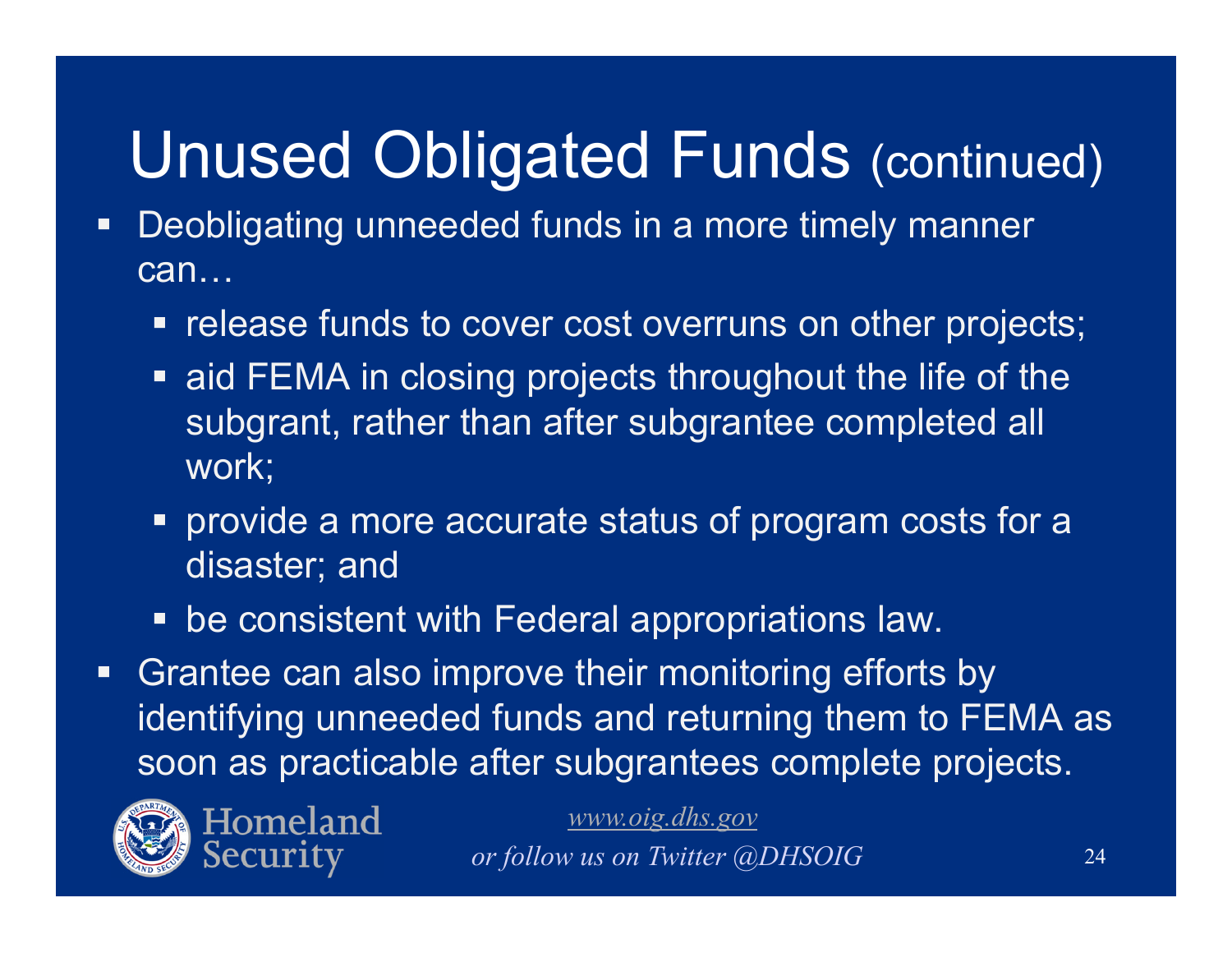#### Ineligible Work or Costs

| <b>Subtypes of Ineligible</b><br><b>Work or Costs</b> | # of Resulting<br><b>Recommendations</b> | \$'s Questioned in our<br><b>Reports</b> |
|-------------------------------------------------------|------------------------------------------|------------------------------------------|
| <b>Duplicate Funding</b>                              | 13                                       | \$200,083,929                            |
| <b>Contracting Practices</b>                          | 14                                       | 126,512,795                              |
| <b>Other Ineligible</b><br><b>Work/Costs</b>          | 33                                       | 117, 186, 754                            |
|                                                       |                                          |                                          |
| <b>Totals</b>                                         | 60                                       | 443.783.478                              |

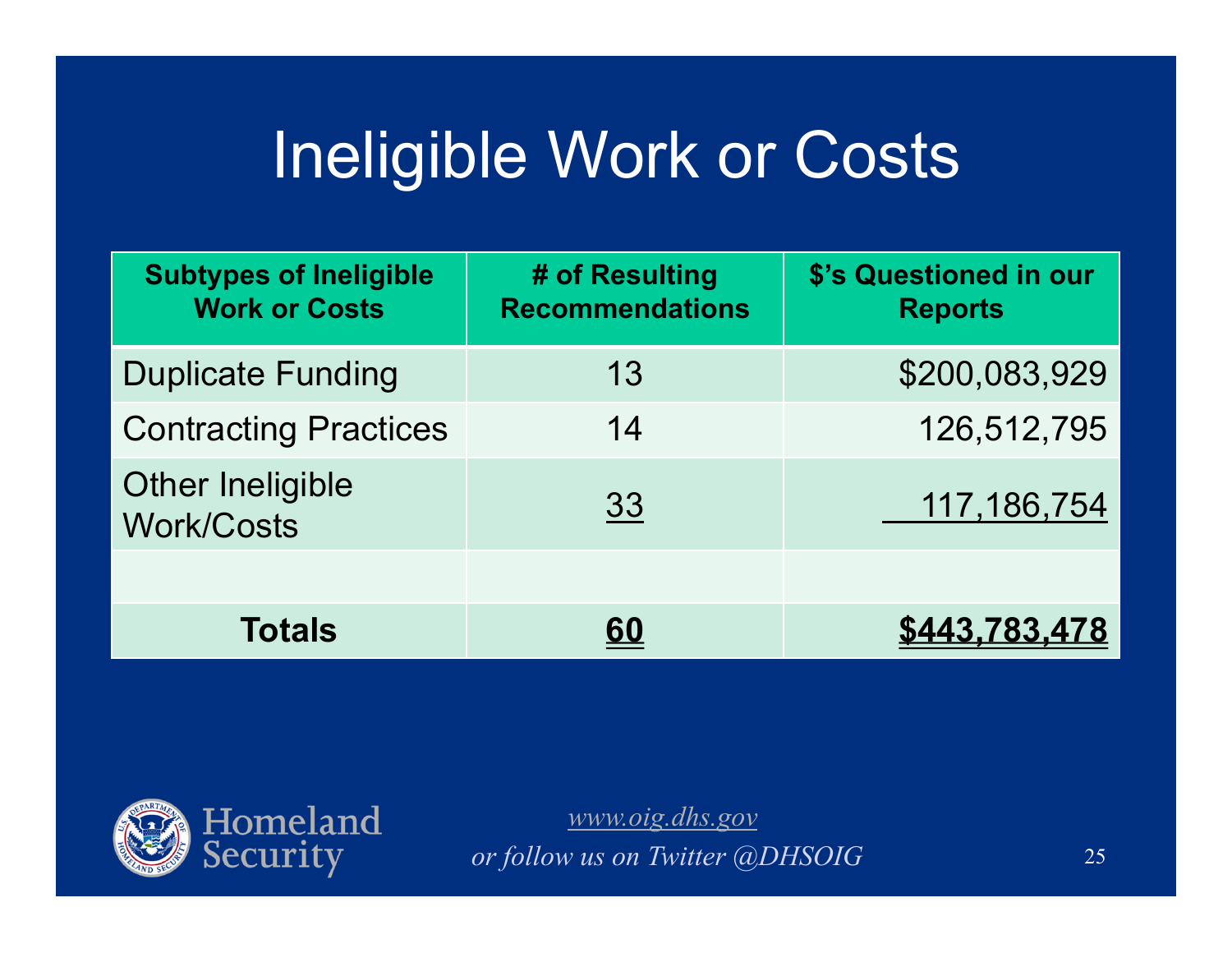#### Duplicate Funding

- We questioned \$200 million in 13 instances.
- The *Stafford Act* states that an entity cannot receive Federal financial assistance for any loss for which it has received financial assistance for the same purpose from any other source.
- In 10 of the 13 instances, subgrantees claimed \$179.3 million in duplicate benefits for project costs that insurance covered.

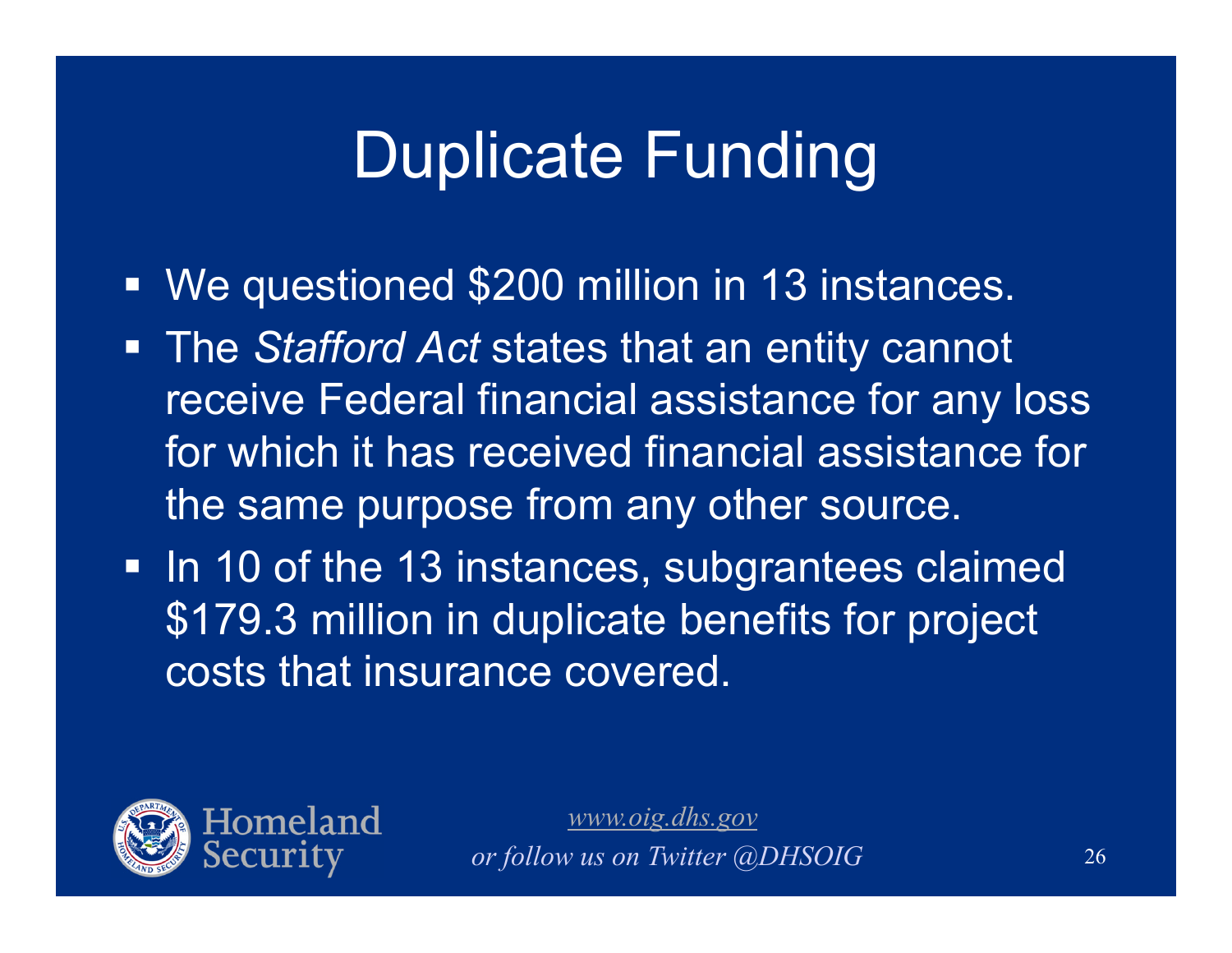### Contracting Practices

- We questioned \$126 million in 14 instances.
- **Non-compliance with Federal procurement** regulations results in high-risk contracts that potentially cost taxpayers millions of dollars in excessive costs.
- Full & open competition...
	- **Allows all qualified bidders to participate; and**
	- Discourages and prevents favoritism, collusion, fraud, waste, and abuse.

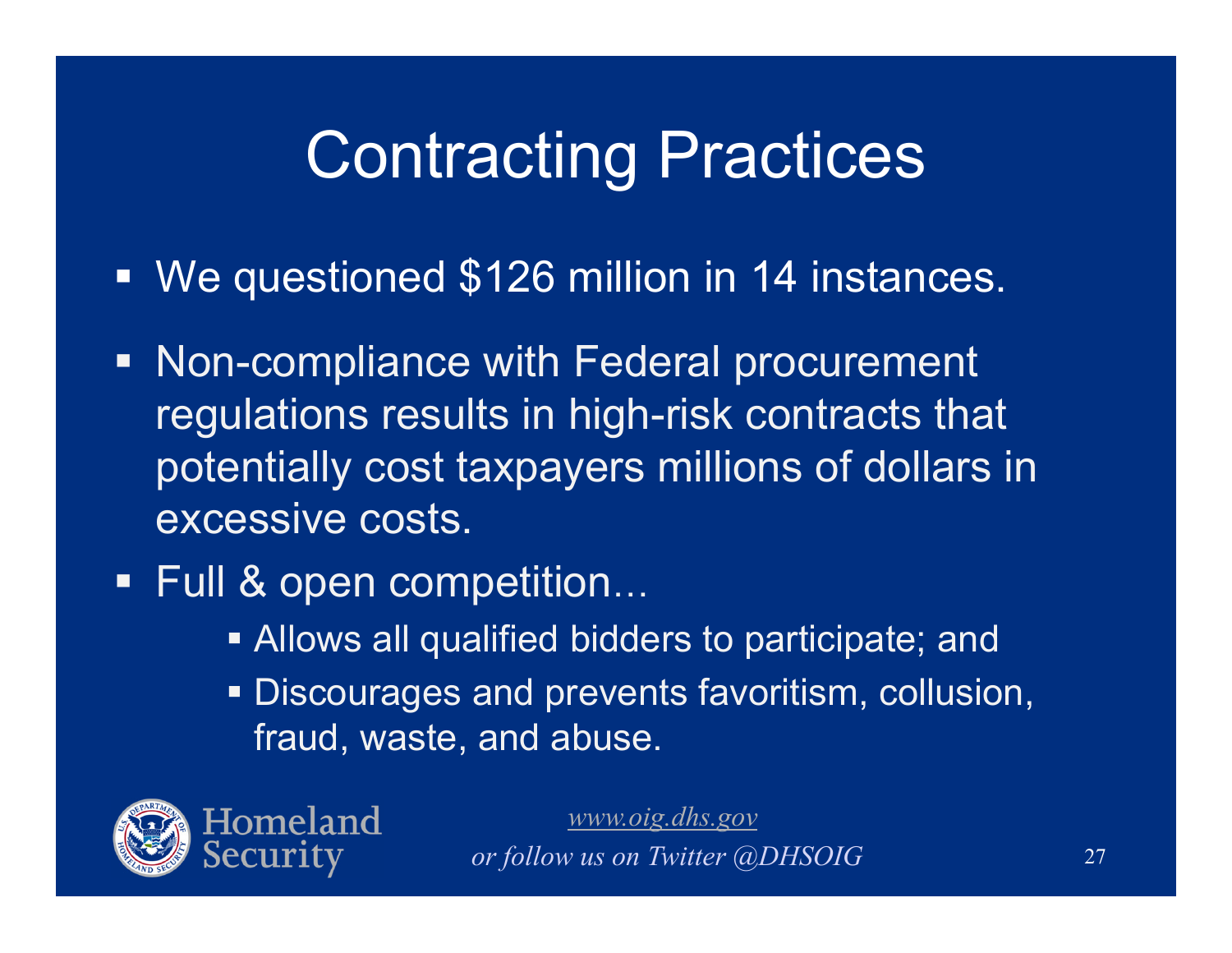## Contracting Practices (continued)

- We did not question contracting practices or costs associated with exigencies, except for mark-ups on cost-plus-percentage-of-cost contracts.
- **Types of improper contracting practices** identified included -
	- Prohibited cost-plus-percentage of cost contracts;
	- **Example 1 Lack of full and open competition; and**
	- **EXALE:** Lack of affirmative steps to assure the use of minority or women-owned businesses enterprises when possible.



Homeland Security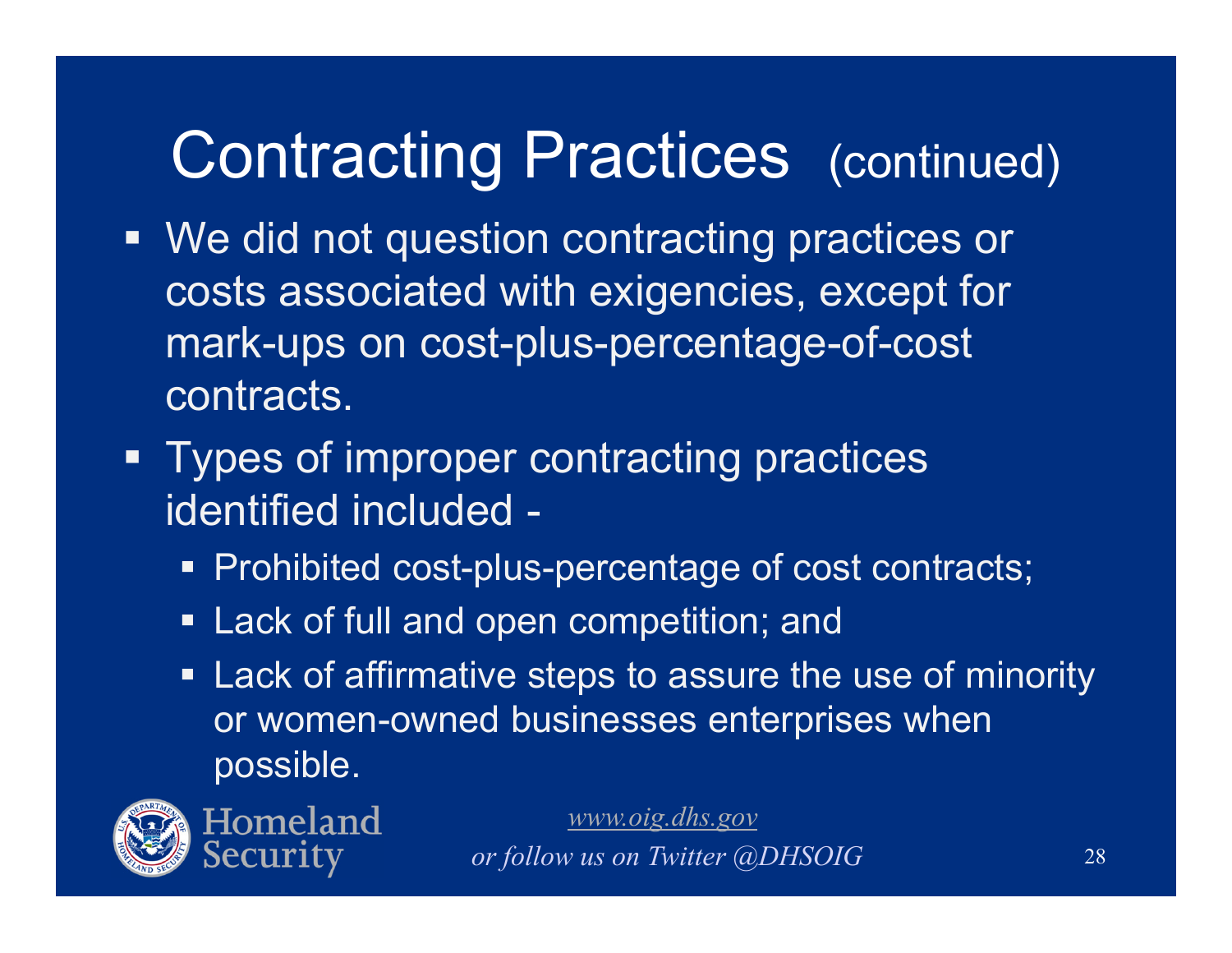# Other Ineligible Work or Costs

| <b>Types of Ineligible Work or</b><br><b>Costs</b> | # of Resulting<br><b>Recommendations</b> | \$'s Questioned in our<br><b>Reports</b> |
|----------------------------------------------------|------------------------------------------|------------------------------------------|
| Housing construction costs                         | 2                                        | 60,016,453<br>$\mathbb{S}$               |
| <b>Mismanaged Federal funds</b>                    | $\overline{2}$                           | 21,311,652                               |
| <b>Outside FEMA-approved scope</b>                 |                                          |                                          |
| of work                                            | $\overline{4}$                           | 10,022,673                               |
| Extended period of performance                     |                                          | 8,230,969                                |
| <b>Estimated/calculated costs</b>                  | 5                                        | 8,034,120                                |
| <b>Contractor billings</b>                         | 6                                        | 6,025,659                                |
| Direct administrative costs                        |                                          | 2,272,675                                |
| Miscellaneous ineligible costs                     | 12                                       | 1,272,553                                |
| <b>Totals</b>                                      | 33                                       | \$117,186,754                            |

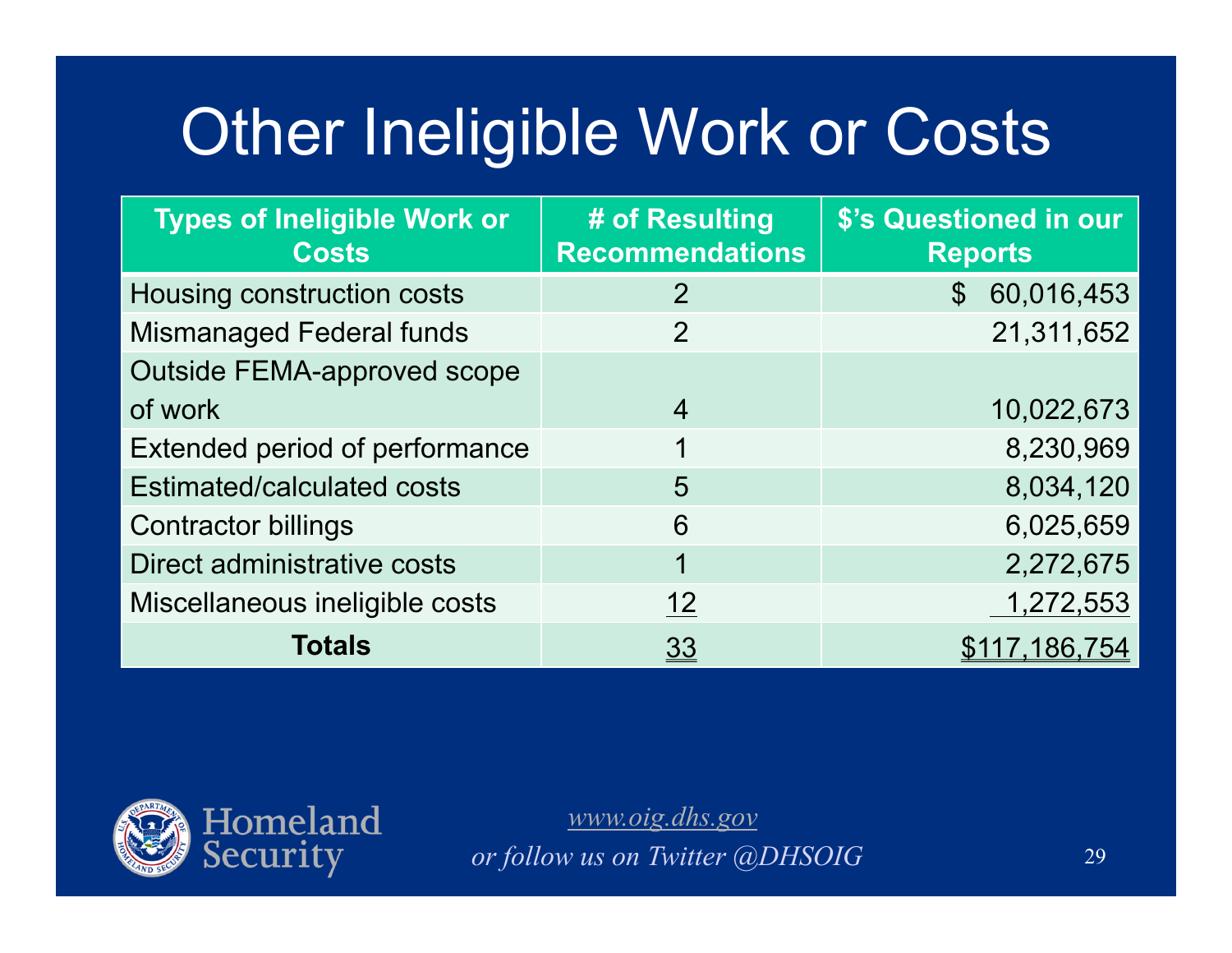# **Other Ineligible Work or Costs**

- $\Box$ We reported 2 instances totaling \$60 million where the subgrantee and did not comply with Federal requirements for rebuilding homes damaged or destroyed by hurricane.
	- For example, the subgrantee acquired and removed destroyed homes and replaced them with homes at new sites not subject to such damage. However, the Department claimed \$34.6 million of ineligible construction costs when it failed to complete FEMA demolition and deed restriction requirements.
- $\blacksquare$ We reported 4 instances totaling \$10 million where subgrantees claimed project costs that FEMA did not authorize in the scope of work.
	- $\blacksquare$  For example, the subgrantee built housing units for a non-FEMA project in conjunction with building other housing units under a FEMA-funded program. The subgrantee claimed \$7.54 million in FEMA funds for costs allocable to non-FEMA project. 2 CFR Part 225 requires costs to be allocable to a Federal award to be eligible for reimbursement.



Homeland Security

*www.oig.dhs.gov*

*or follow us on Twitter @DHSOIG*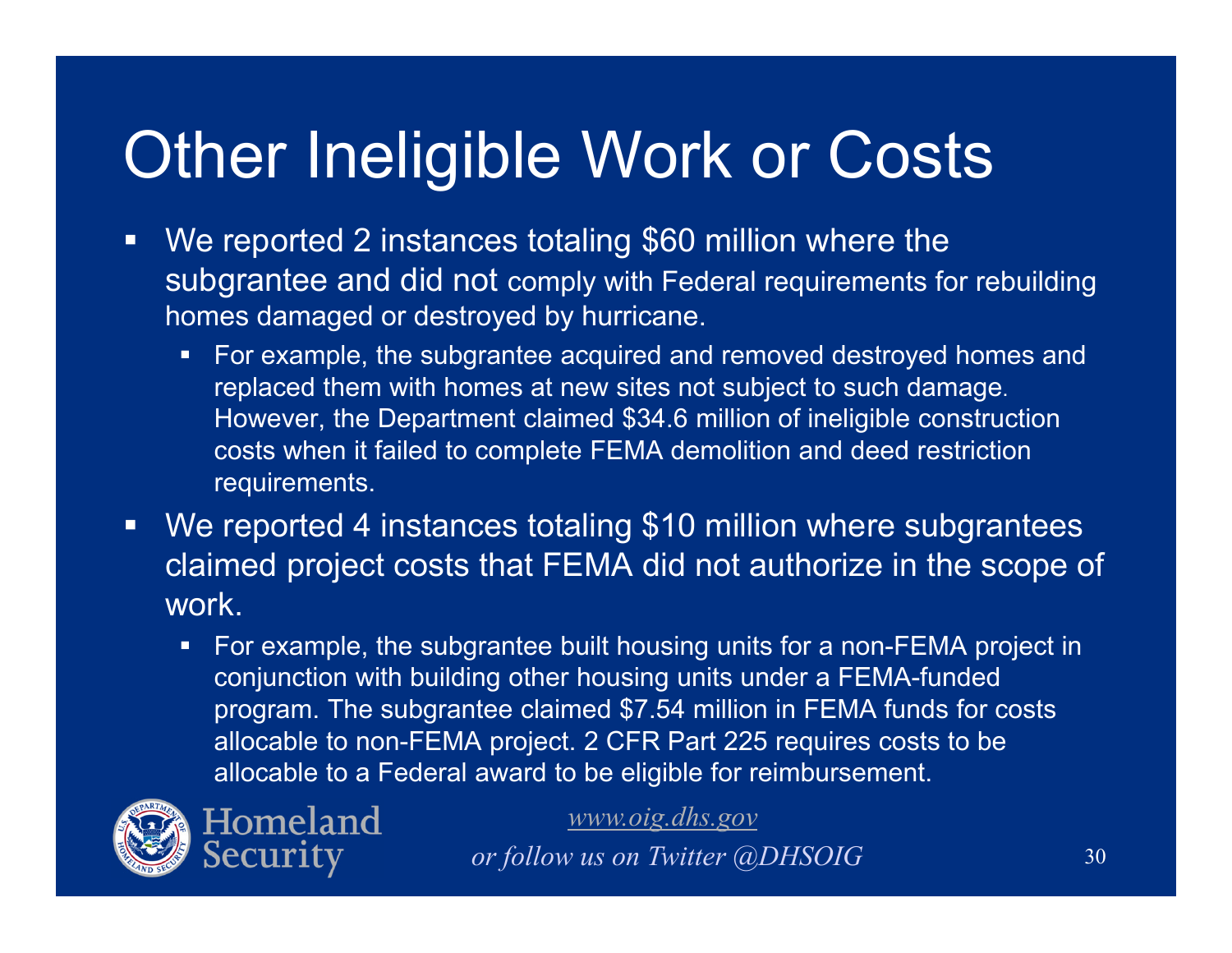# Unsupported Costs

- We questioned \$13.7 million of unsupported costs in 16 instances.
- We questioned these costs because subgrantees did not maintain adequate accounting records or provide document sufficient for us to confirm whether costs were valid or otherwise allowable under Federal awards.
- **Federal cost principles require subgrantees adequately** document claimed costs under Federal awards.
- 44 CFR 13.20(b)(6) lists specific examples of documentation including canceled checks, paid bills, payrolls, time and attendance records, and contracts—that auditors may accept as adequate to support accounting records.

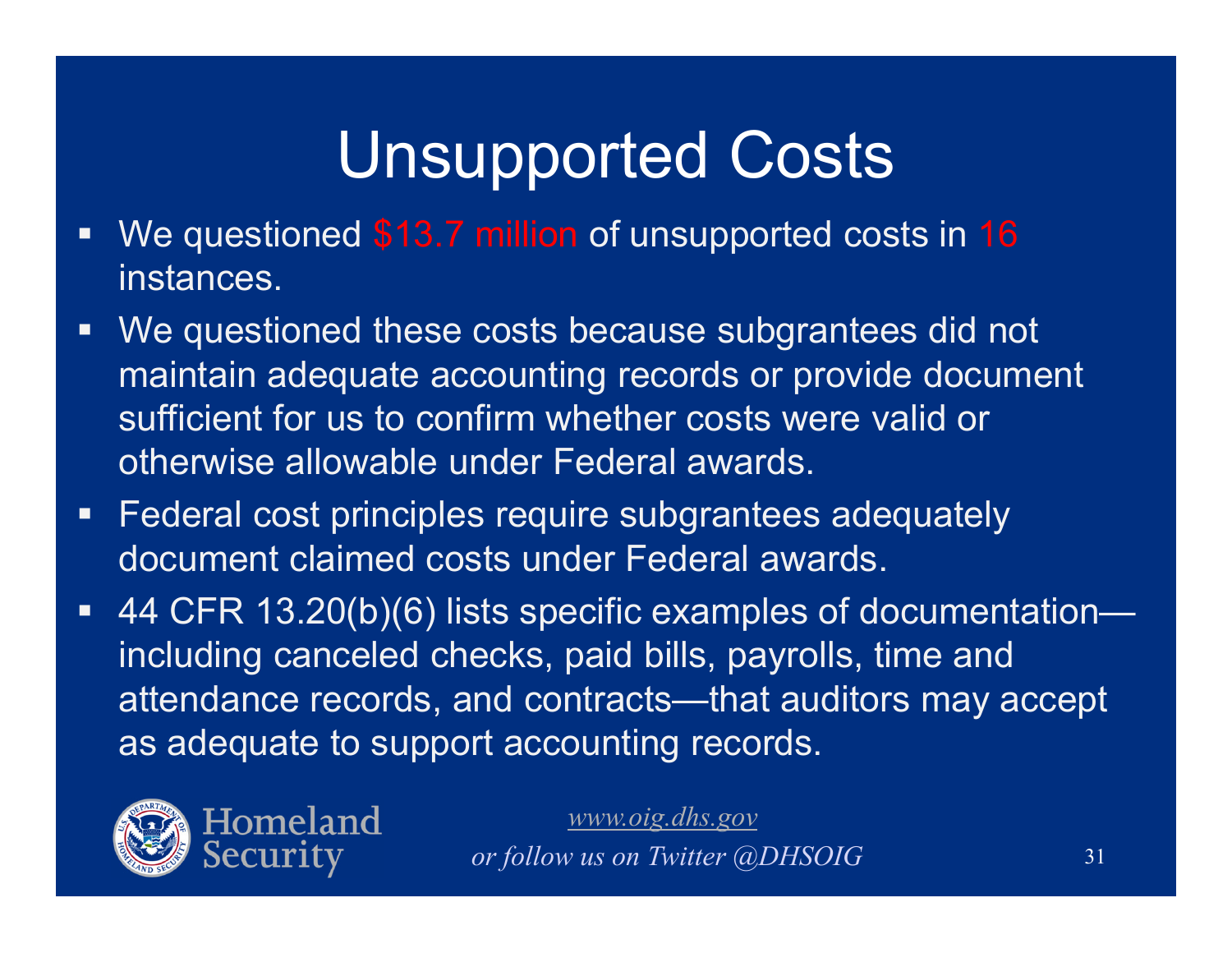# Grants Management and Administrative Issues

- $\blacksquare$ Our reports included 61 grants management and administrative recommendations covering project accounting, general grants management, contracting practices, contract billings, and project costs.
- $\mathbf{m} \in \mathbb{R}^n$  Federal regulations require states, as grantees, to:
	- (1) ensure that subgrantees are aware of Federal regulations;
	- (2) manage the day-to-day operations of subgrant activity and monitor subgrant activity to ensure compliance with applicable Federal requirements.
- $\blacksquare$  During the 5-year period ending September 30, 2015, FEMA paid grantees \$522 million to manage and administer disasters.

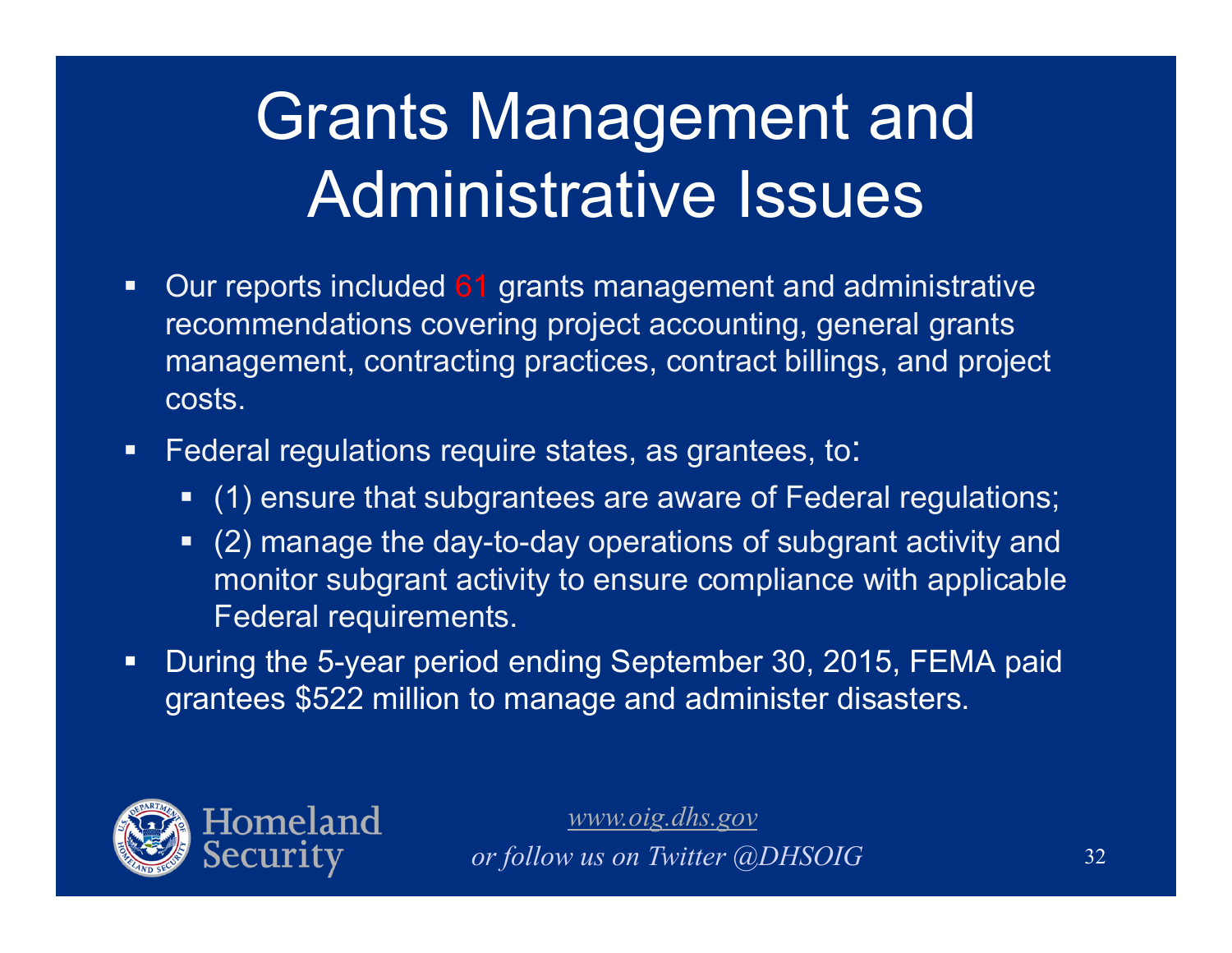# Grants Management and Administrative Issues (continued)

- **Our grant management recommendations** included the need to:
	- **The improve oversight of subgrantees' accounting of direct** administrative costs;
	- provide project applications within required deadlines;
	- **Submit closeout documentation for projects as soon** as practicable; and
	- **reconcile all project costs.**

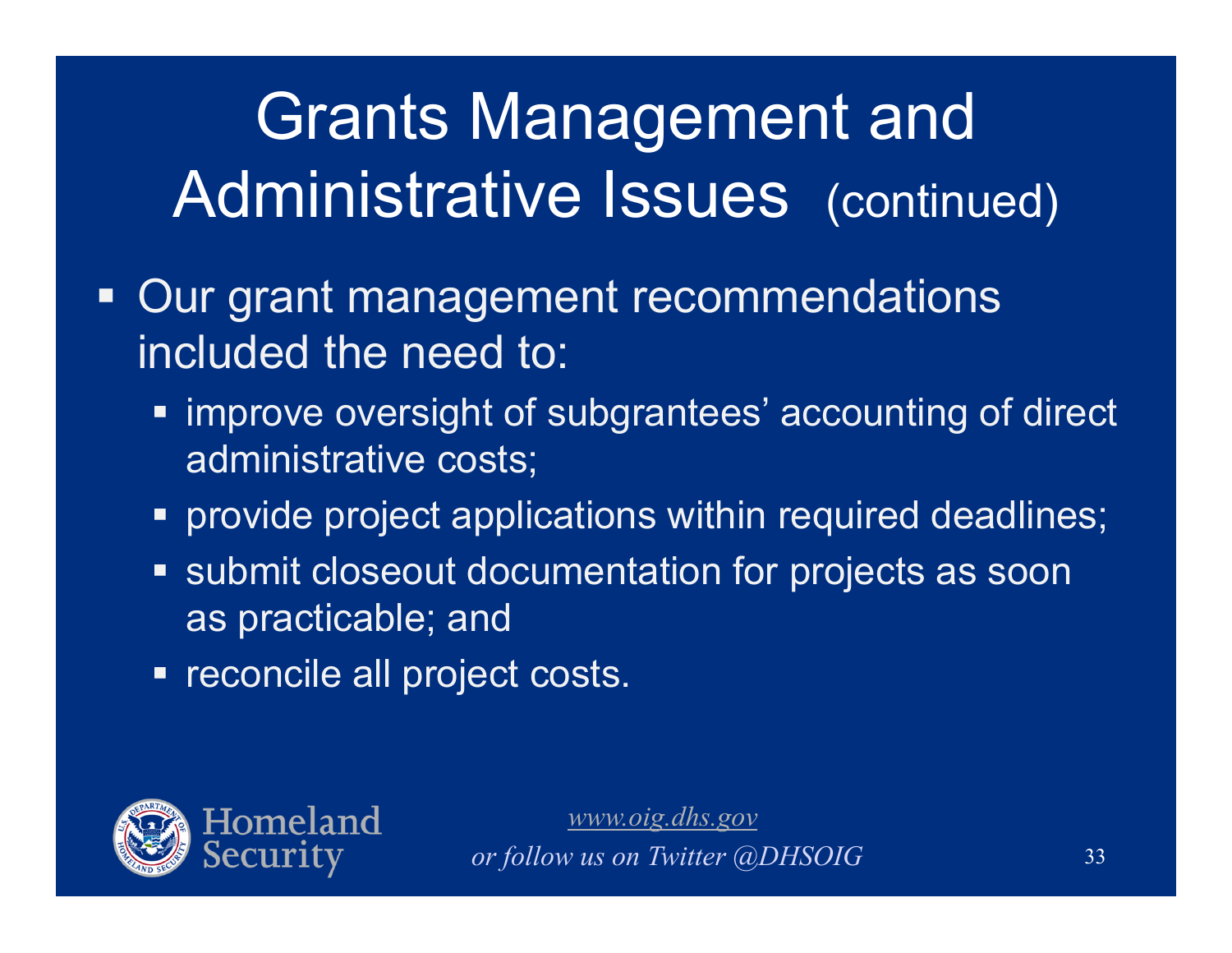# Grants Management and Administrative Issues (continued)

- $\blacksquare$  Federal regulations establish uniform administrative rules for grants and procedures for PA and HMGP project administration.
- $\Box$  Federal regulations require states, as grantees, and subgrantees to have fiscal controls, accounting procedures, and project administration procedures that provide FEMA reasonable assurance that grantees and subgrantees can:
	- accurately report grant and subgrant financial and project status;
	- $\textcolor{red}{\bullet}$  trace expenditures to a level that ensures they have not violated applicable statutes in using funds; and
	- adhere to *Stafford Act* requirements and the specific provisions of applicable Federal regulations when administering PA program and HMGP grants.

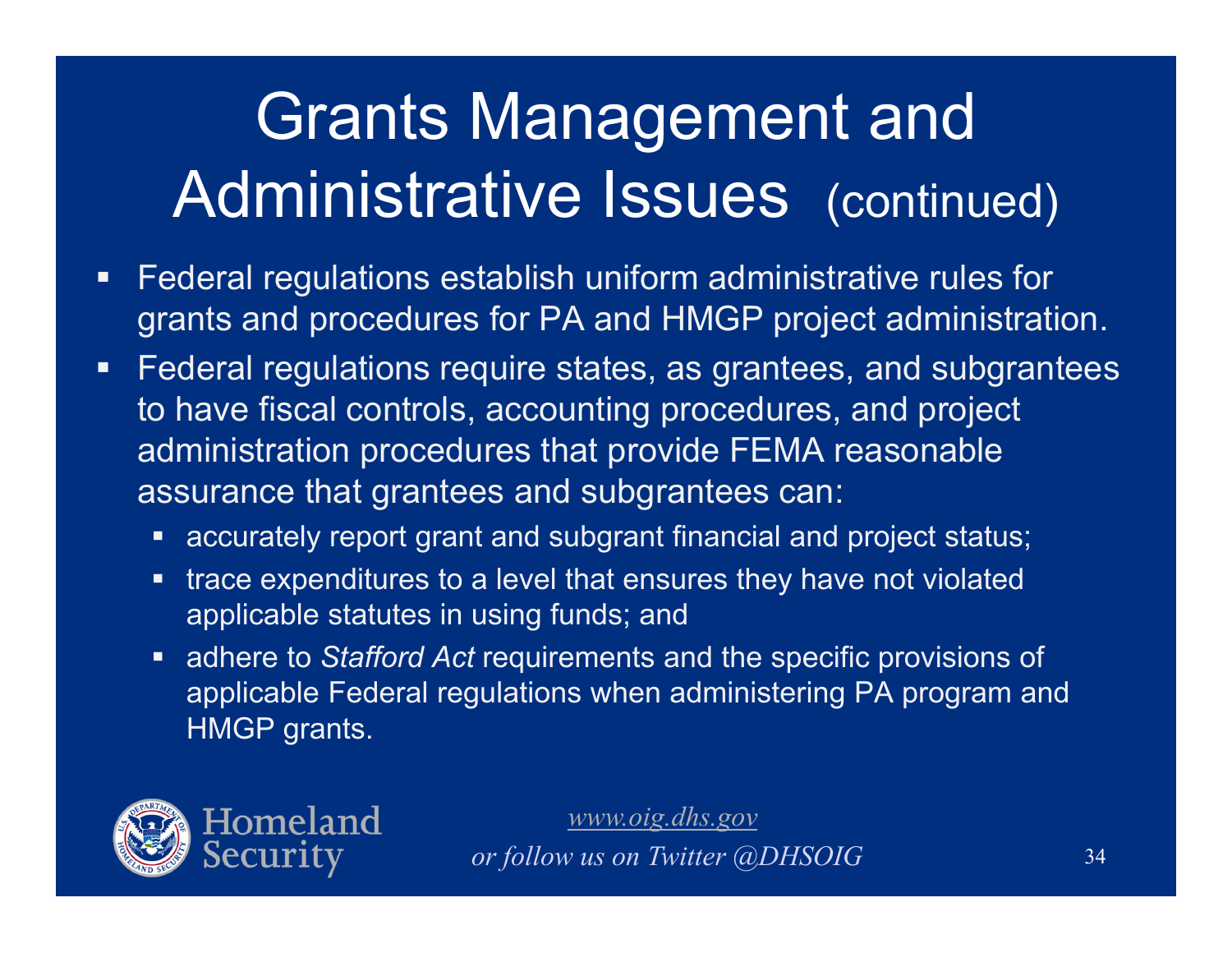## Program Audits

- **8 Program Audits that were not related to specific** grants –
	- 3 audits were deployments to major disasters to assess FEMA's initial response to disasters.
	- **1** audit related to technical assistance we provided during a disaster deployment.
	- 4 audits covered other FEMA programs and operations.
- 6 recommendations for improving FEMA programs and operations

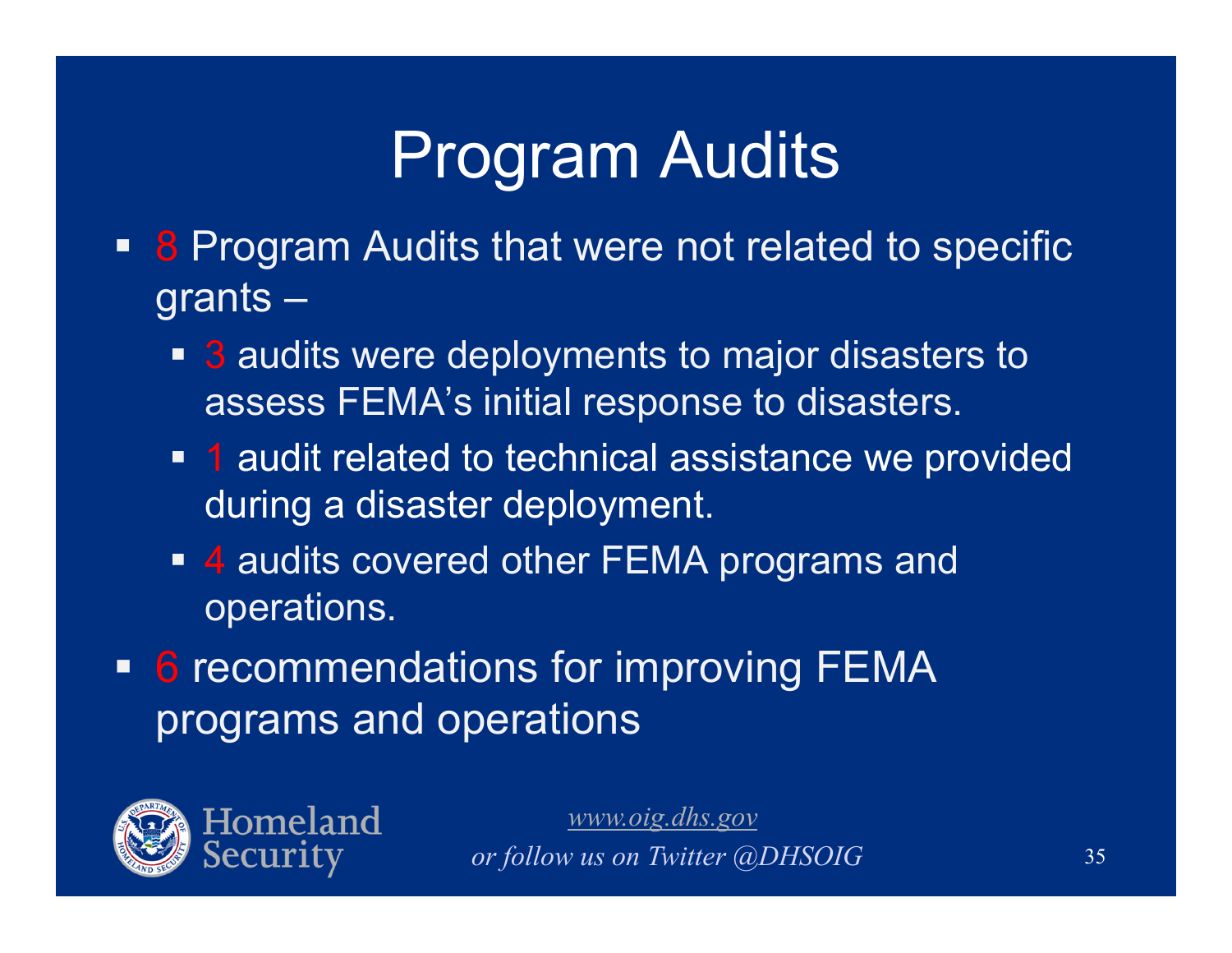# Initial Disaster Deployments

- $\blacksquare$  Following a major disaster, FEMA must not only take decisive actions responding to the event and initiating recovery efforts, but also protect taxpayer dollars.
- $\blacksquare$  To assist FEMA in this challenge, we deploy staff to disasters to:
	- **Evaluate FEMA's operations.**
	- Assessed FEMA's disaster response and recovery activities while they happen.
	- **IMPROVE the quality of our recommendations.**
- $\blacksquare$ We concluded in our reports that –
	- FEMA's disaster responses were proactive and effective; and
	- FEMA overcame challenges while effectively coordinating with other Federal agencies and state and local governments.

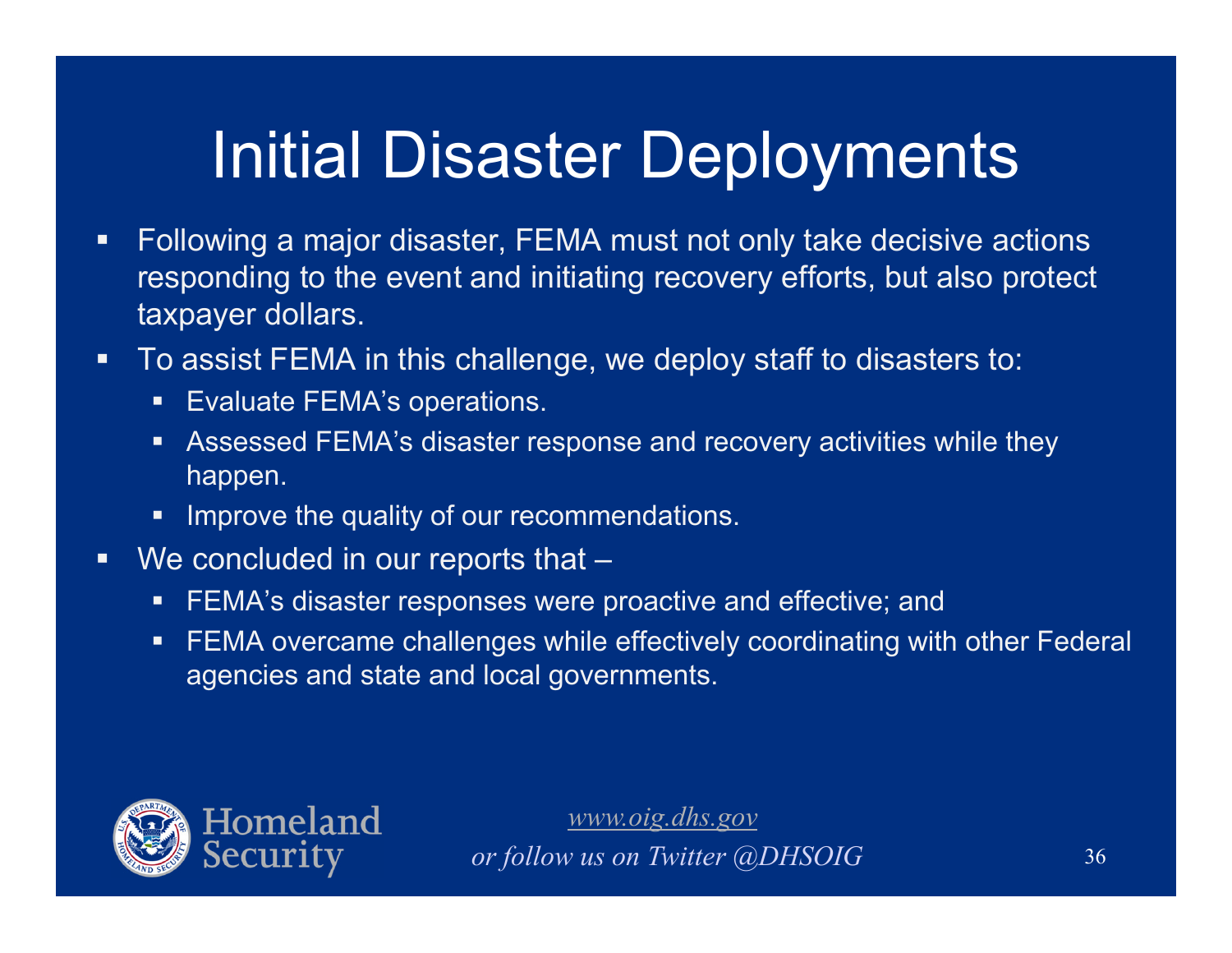#### Assistance Provided During Deployment

- 
- Assistance.
	- We advised FEMA take steps to determine whether the damage to the
	-

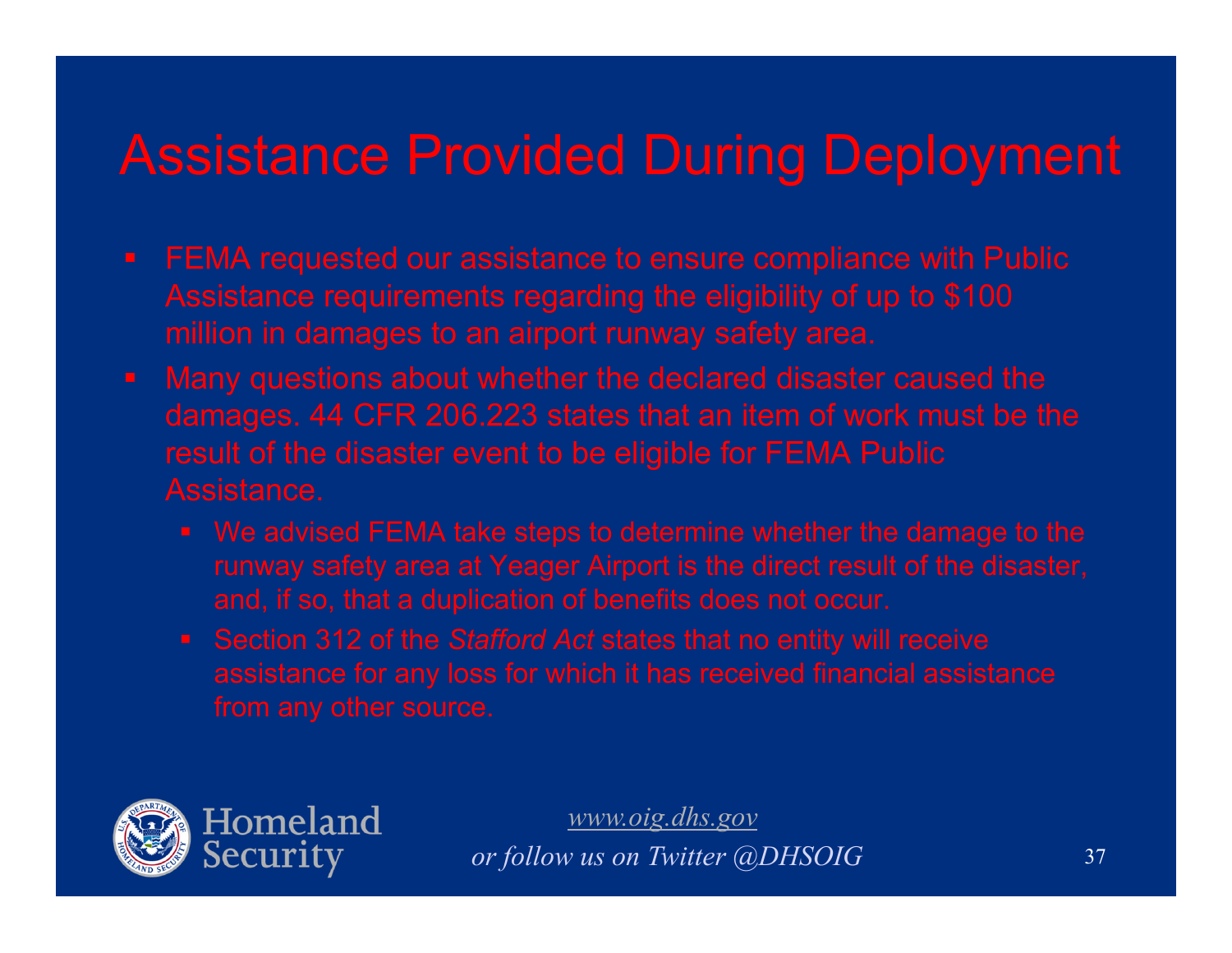## **Other Program Audits**

- $\blacksquare$ ■ 4 reports with 6 recommendations for improving FEMA programs and operations and for recouping funds
- $\blacksquare$  Program audit objectives vary — generally to determine the efficiency and effectiveness of FEMA policies, procedures and programs.
- $\Box$  For example, we determined that FEMA officials' building selection for the New Jersey Joint Field Office (JFO) was not cost effective because they waited until after Hurricane Sandy struck and then rushed to a selection decision.
- $\Box$  In addition, FEMA could have done more to minimize JFO lease costs as staffing levels decreased. By moving to a more appropriately sized building once staff levels declined as anticipated, FEMA could have saved approximately \$1.5 million.

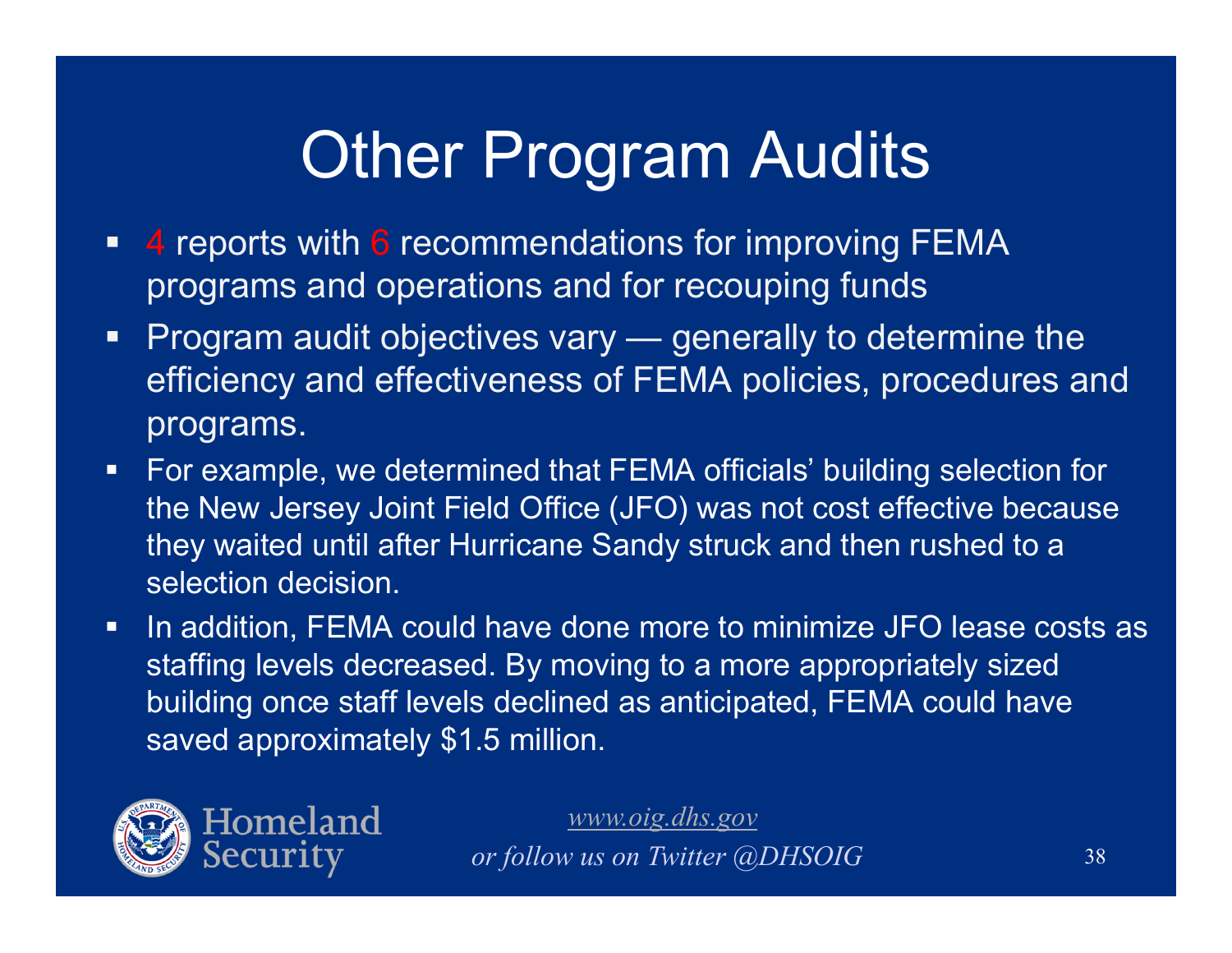- **This report marks the 7th consecutive year that** we have summarized the results of our grant audits.
	- **FEMA still faces systemic problems and operational** challenges.
	- Our report recommendations offer FEMA opportunities to implement effective solutions to problems and challenges.
	- **Although, by necessity, our reports focus on problems,** we also recognize the exceptional work that FEMA, state and local emergency management officials continue to perform in responding to and recovering from disasters.



Homeland ecurity

*www.oig.dhs.gov*

*or follow us on Twitter @DHSOIG*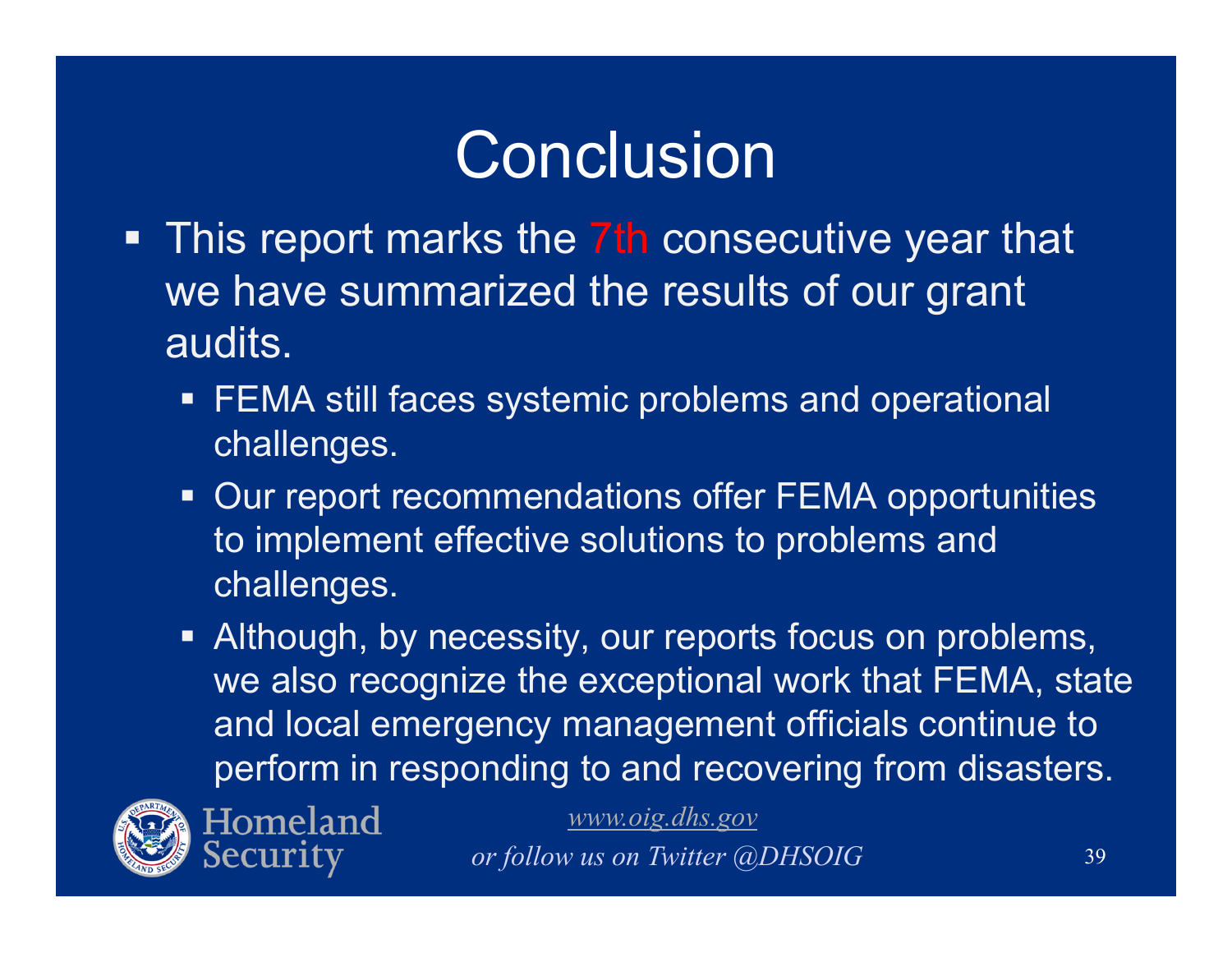e<br>S FEMA took actions in response to our recommendations:

- As of June 1, 2016, FEMA has taken proactive actions sufficient to close 128 of 154 recommendations, with the remaining 26 being resolved pending FEMA's completion of planned actions.
- During FY 2015, FEMA took sufficient action to close 158 open recommendations from audit reports issued in FYs 2009 through 2014.
- **IF In closing these recommendations, FEMA deobligated \$555.8 million** in public assistance funds and acknowledged cost avoidances totaling \$1.3 billion.
- FEMA has implemented several other initiatives to address many of the issues identified in our reports, such as FEMA's New Public Assistance Delivery Model; and Grants Management Modernization Program.



Homeland Security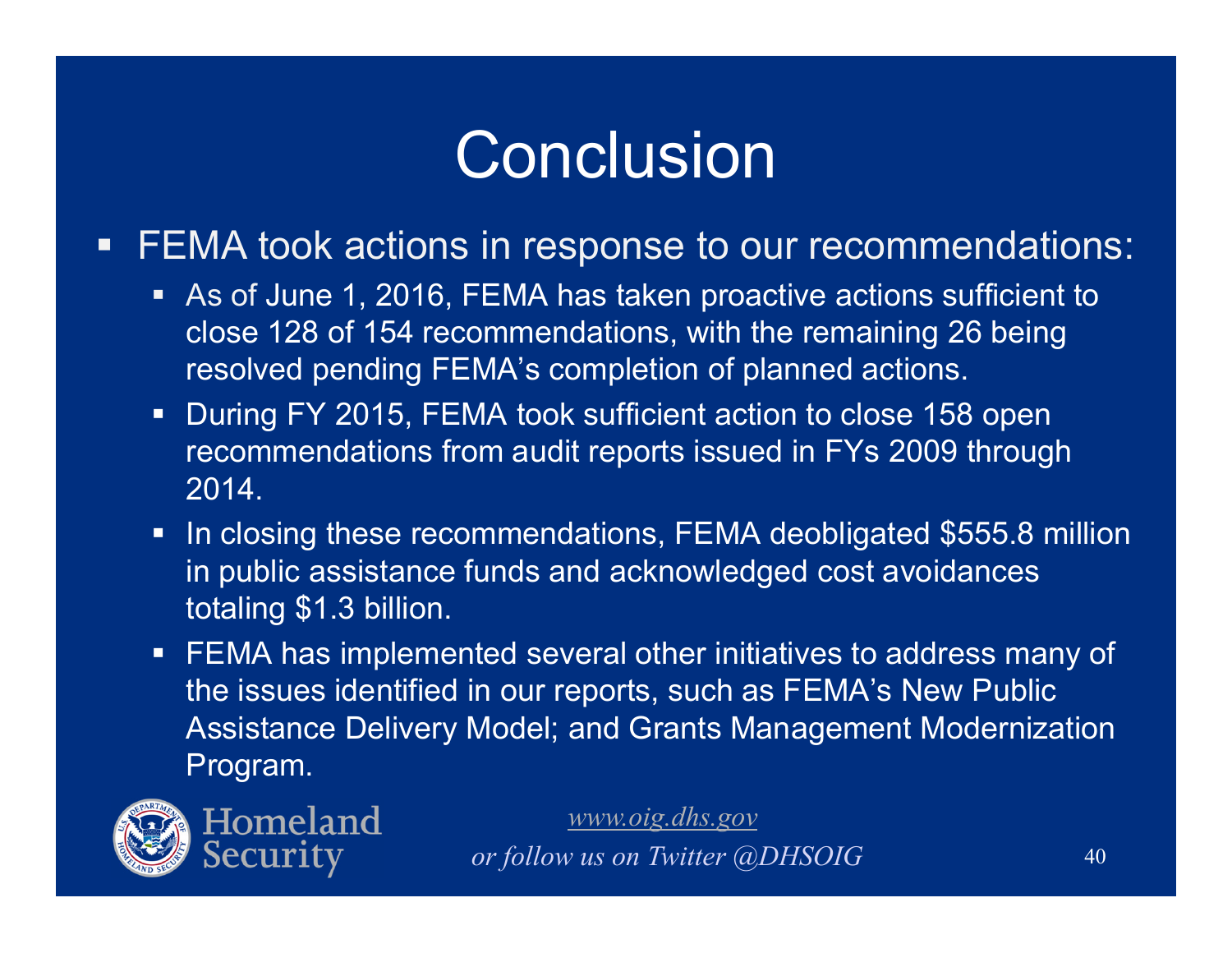- **Many of our findings and reportable conditions** indicate that:
	- **States should do a better job of educating** subgrantees and enforcing Federal regulations through effective and vigilant monitoring.
	- FEMA should consider using remedies available in Federal regulations to :
		- **hold grantees and subgrantees accountable for material** noncompliance with Federal statutes and regulations.
		- demand grantees and subgrantees properly account for and expend FEMA funds.

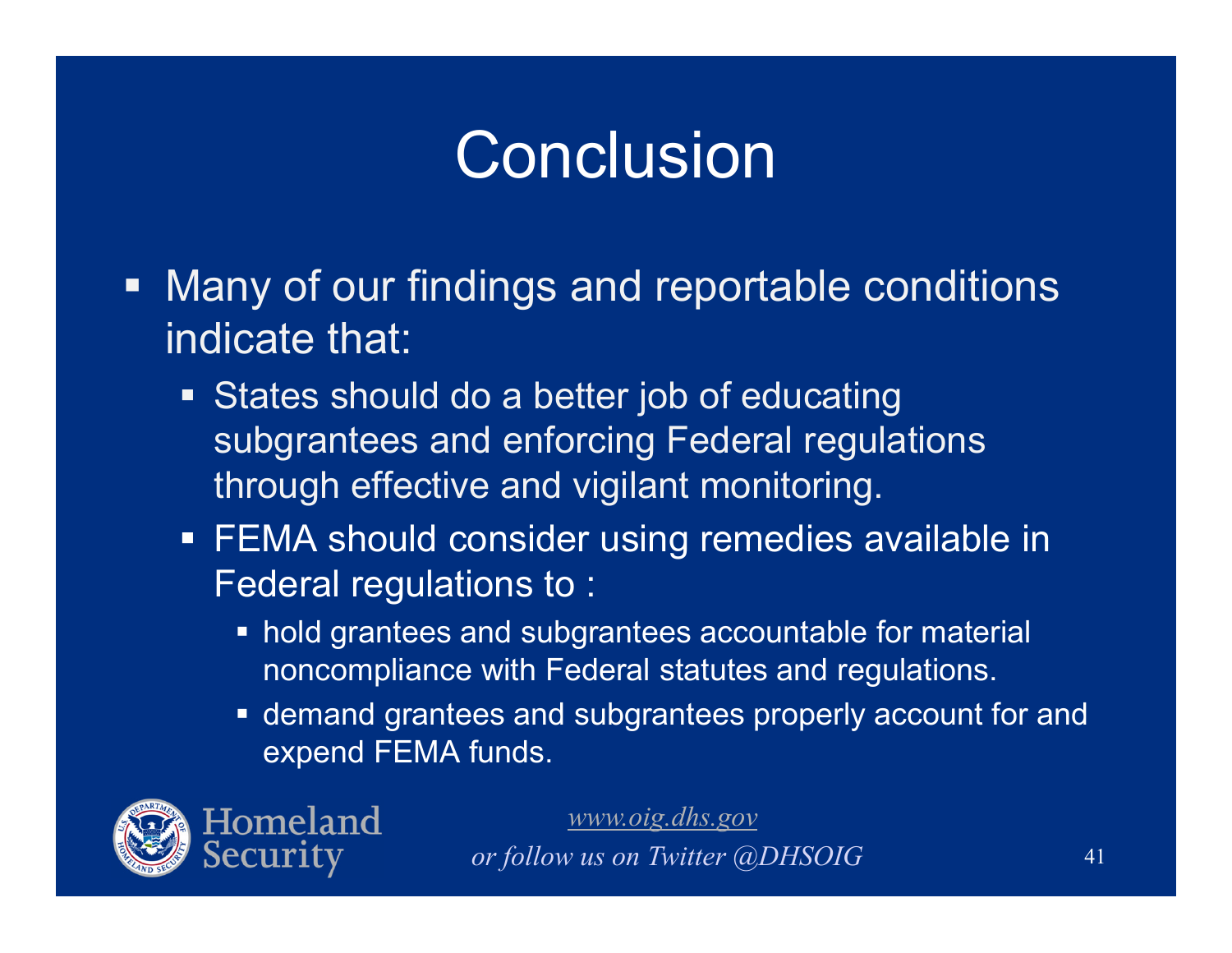■ FEMA has the responsibility to hold states accountable for proper grant administration, especially with regard to contracting practices.

**- Our new proactive audits will continue to** highlight potential compliance issues early in the grant process to help ensure that subgrantees correct noncompliance problems early in the grant cycle.

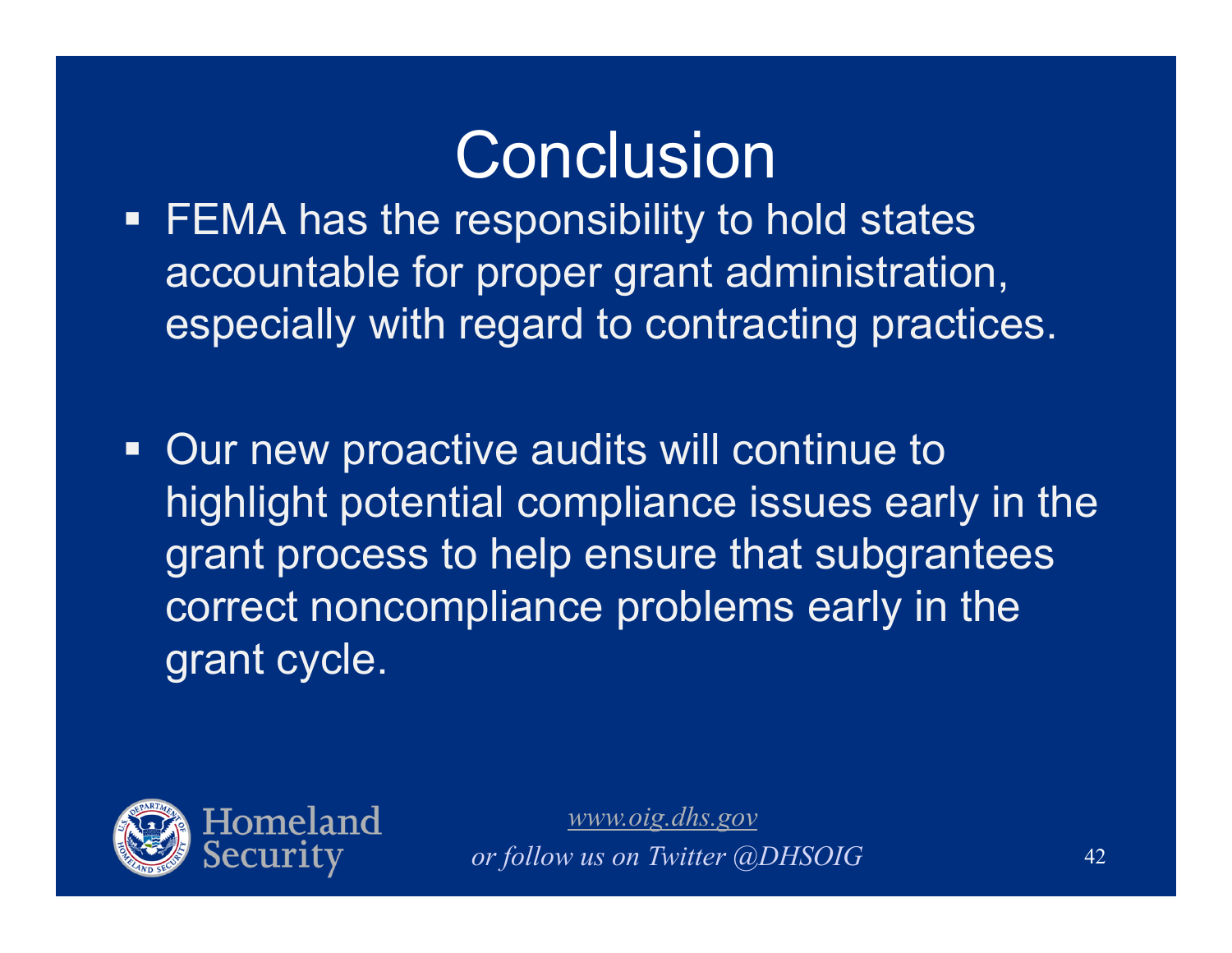- **This report provides a starting point for FEMA** officials to examine regulations, policies, and procedures and assess the need for changes based on the recurring nature of our findings.
- FEMA officials should also provide this report to state emergency management officials to increase their awareness of problematic grant and subgrant activities and best practices for protecting the taxpayers' investment in disaster relief and preparedness.